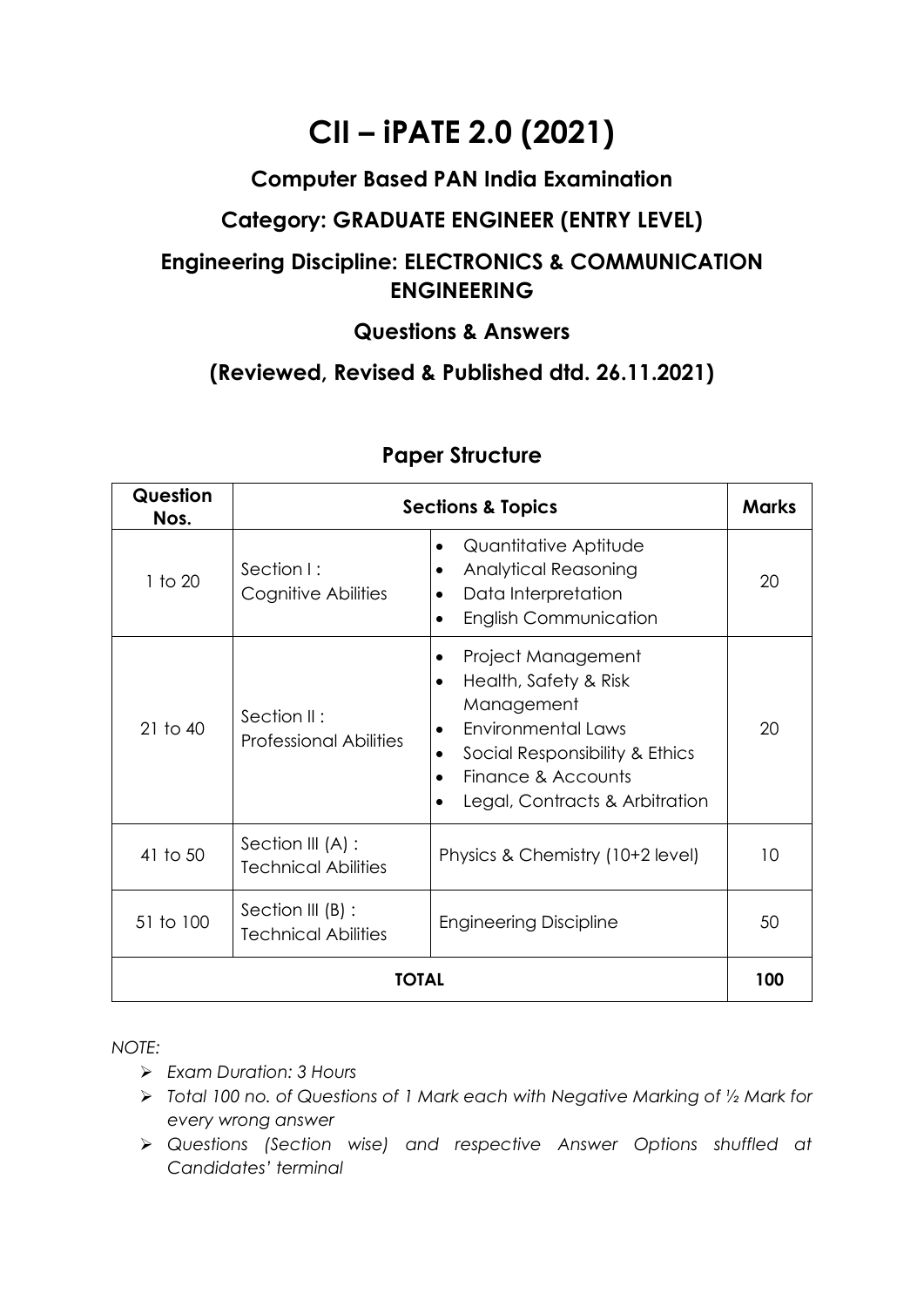| Question<br>No. 1 | Discriminant of a second-degree polynomial with integer coefficients cannot be: |    |    |    |
|-------------------|---------------------------------------------------------------------------------|----|----|----|
| Answer            | A                                                                               | B) |    |    |
| Options           | 43                                                                              | 33 | 68 | 25 |
| Right             | Α                                                                               |    |    |    |
| Answer            |                                                                                 |    |    |    |

| Question<br>No. 2 | How many subsets A of $\{1, 2, 3, 4, 5, 6, 7, 8, 9,$ and $10\}$ have the property that no two<br>elements of A sum to 11? |     |     |     |
|-------------------|---------------------------------------------------------------------------------------------------------------------------|-----|-----|-----|
| Answer            | A                                                                                                                         | B)  |     |     |
| Options           | 1024                                                                                                                      | 512 | 343 | 243 |
| Right             |                                                                                                                           |     |     |     |
| Answer            |                                                                                                                           |     |     |     |

| Question | Viru and Aarti started a car journey from Chandigarh to Delhi, which are 288 km apart. Viru |                                                                                         |  |   |  |
|----------|---------------------------------------------------------------------------------------------|-----------------------------------------------------------------------------------------|--|---|--|
| No. 3    |                                                                                             | took 12 hours more than Aarti to complete the journey. Had Viru travelled at double his |  |   |  |
|          | actual speed, he would have taken 4 hours less than Aarti to complete the journey. Find     |                                                                                         |  |   |  |
|          | the respective speeds (in km/hr) at which Viru and Aarti travelled.                         |                                                                                         |  |   |  |
| Answer   | A                                                                                           | B)                                                                                      |  | D |  |
| Options  | 14.4 and 9<br>14.5 and 28.5<br>15 and 20<br>9 and 14.4                                      |                                                                                         |  |   |  |
| Right    |                                                                                             |                                                                                         |  |   |  |
| Answer   |                                                                                             |                                                                                         |  |   |  |

| Question<br>No. 4 | The height of a trapezoid whose diagonals are mutually perpendicular is equal to 4. Find<br>the area of the trapezoid if it is known that the length of one of its diagonals is equal to 5. |                    |                   |               |  |
|-------------------|---------------------------------------------------------------------------------------------------------------------------------------------------------------------------------------------|--------------------|-------------------|---------------|--|
| Answer            | A<br>D<br>BI<br>◡                                                                                                                                                                           |                    |                   |               |  |
| Options           | 50/3 square units                                                                                                                                                                           | 100/3 square units | 16/6 square units | None of these |  |
| Right             |                                                                                                                                                                                             |                    |                   |               |  |
| Answer            |                                                                                                                                                                                             |                    |                   |               |  |

| Question | A polyhedron has faces that are all either triangles or squares. No two square-faces share |       |       |       |
|----------|--------------------------------------------------------------------------------------------|-------|-------|-------|
| No. 5    | an edge, and no two triangular-faces share an edge. What is the ratio of triangular-faces  |       |       |       |
|          | to the number of square-faces?                                                             |       |       |       |
| Answer   | $\mathsf{A}$                                                                               | B)    | ◡     | D)    |
| Options  | 03:04                                                                                      | 04:03 | 01:02 | 04:05 |
| Right    | B                                                                                          |       |       |       |
| Answer   |                                                                                            |       |       |       |

| Question | Your mind likes reading and it actually has a number of important health affects you can't |                                                                                             |                    |              |
|----------|--------------------------------------------------------------------------------------------|---------------------------------------------------------------------------------------------|--------------------|--------------|
| No. 6    | get in any other way. Reading gives you a unique "pause button" for comprehension.         |                                                                                             |                    |              |
|          |                                                                                            | Typically, when you read, you have more time to think. When you watch a film or listen to a |                    |              |
|          |                                                                                            | tape, you don't press that pause button. Reading requires a great deal of concentration,    |                    |              |
|          | which calls your intelligence to action.                                                   |                                                                                             |                    |              |
|          | The author of this passage would agree that:                                               |                                                                                             |                    |              |
| Answer   | $\mathsf{A}$                                                                               | B)                                                                                          | C)                 | D)           |
| Options  | Reading is a good                                                                          | Watching a movie                                                                            |                    |              |
|          | way to relax, since it                                                                     | has the same effect                                                                         |                    |              |
|          | doesn't require that                                                                       | on the intelligence                                                                         | Reading develops   |              |
|          | much thinking.                                                                             | as reading.                                                                                 | your intelligence. | Both A and C |
| Right    | C                                                                                          |                                                                                             |                    |              |
| Answer   |                                                                                            |                                                                                             |                    |              |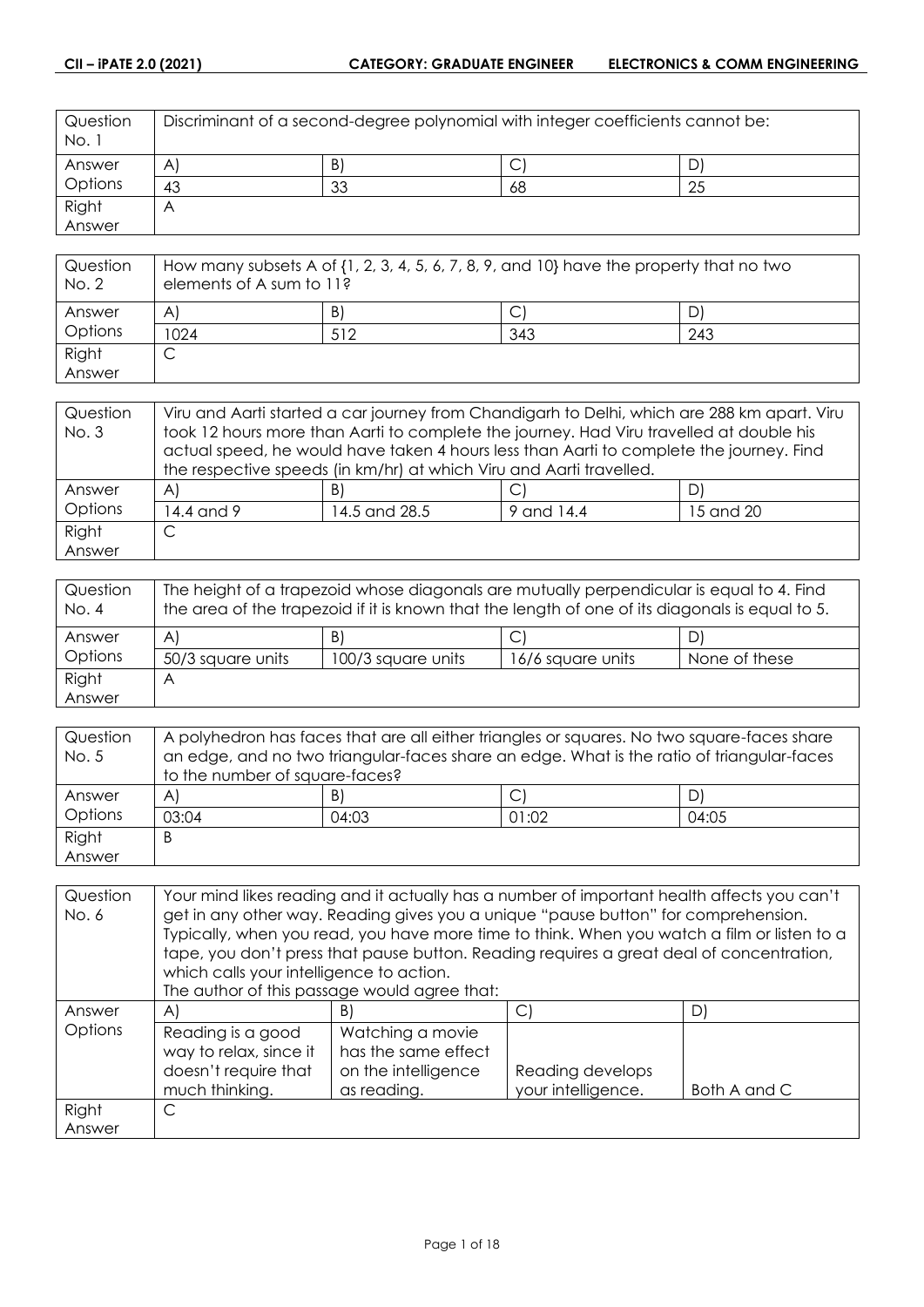| Question | Read the following information carefully and answer the question given below.           |                                                                                             |  |    |
|----------|-----------------------------------------------------------------------------------------|---------------------------------------------------------------------------------------------|--|----|
| No. 7    |                                                                                         | P stands 5m west of R. T stands 5m south of Q.T stands 6m east of U. V stands 2m west of Q. |  |    |
|          | A stands 2m south of U. V stands 3m north of R. If G stands 7m east of P, then in which |                                                                                             |  |    |
|          | direction does G stands with respect to T?                                              |                                                                                             |  |    |
| Answer   | $\mathsf{A}$                                                                            | B)                                                                                          |  | D) |
| Options  | West<br>South<br><b>North</b><br>East                                                   |                                                                                             |  |    |
| Right    | D                                                                                       |                                                                                             |  |    |
| Answer   |                                                                                         |                                                                                             |  |    |

| Question<br>No. 8 | The French Revolution began in 1789 and ended in the late 1790s with the ascent of<br>Napoleon Bonaparte. During this period, French citizens razed and redesigned their<br>country's political landscape, uprooting centuries-old institutions such as absolute<br>monarchy and the feudal system. Like the American Revolution before it, the French<br>Revolution was influenced by Enlightenment ideals, particularly the concepts of popular<br>sovereignty and inalienable rights.<br>From this passage it can be concluded that: |                                                          |                                                                            |                                                 |
|-------------------|-----------------------------------------------------------------------------------------------------------------------------------------------------------------------------------------------------------------------------------------------------------------------------------------------------------------------------------------------------------------------------------------------------------------------------------------------------------------------------------------------------------------------------------------|----------------------------------------------------------|----------------------------------------------------------------------------|-------------------------------------------------|
| Answer            | AI                                                                                                                                                                                                                                                                                                                                                                                                                                                                                                                                      | B)                                                       | C.                                                                         | D)                                              |
| Options           | The French<br>revolution began<br>before the Russian<br>Revolution.                                                                                                                                                                                                                                                                                                                                                                                                                                                                     | In the French<br>Revolution their<br>monarch was killed. | The American<br>Revolution<br>happened before<br>the French<br>Revolution. | Napoleon initiated<br>the French<br>Revolution. |
| Right             | C                                                                                                                                                                                                                                                                                                                                                                                                                                                                                                                                       |                                                          |                                                                            |                                                 |
| Answer            |                                                                                                                                                                                                                                                                                                                                                                                                                                                                                                                                         |                                                          |                                                                            |                                                 |

| Question | A, B, C, D and E are sitting on a bench. A is sitting next to B, C is sitting next to D, D is not |                 |                 |                 |
|----------|---------------------------------------------------------------------------------------------------|-----------------|-----------------|-----------------|
| No. 9    | sitting with E who is on the left end of the bench. C is on the second position from the right.   |                 |                 |                 |
|          | A is to the right of B and E. A and C are sitting together. In which position A is sitting?       |                 |                 |                 |
| Answer   | $\mathsf{A}$                                                                                      | B)              | ◡               |                 |
| Options  | Between B and C                                                                                   | Between E and D | Between B and D | Between C and E |
| Right    | Α                                                                                                 |                 |                 |                 |
| Answer   |                                                                                                   |                 |                 |                 |

| Question<br>No. 10 | $\mid$ A, P, R, X, S and Z are sitting in a row. S and Z are in the centre. A and P are at the ends. R is<br>sitting to the left of A. Who is to the right of P? |    |  |  |
|--------------------|------------------------------------------------------------------------------------------------------------------------------------------------------------------|----|--|--|
| Answer             | A                                                                                                                                                                | BI |  |  |
| Options            |                                                                                                                                                                  |    |  |  |
| Right              | Α                                                                                                                                                                |    |  |  |
| Answer             |                                                                                                                                                                  |    |  |  |

| Question<br>No. 11 | In the following question choose the word which is the exact OPPOSITE of the given word.<br><b>STRINGENT</b> |          |         |         |
|--------------------|--------------------------------------------------------------------------------------------------------------|----------|---------|---------|
| Answer             | A                                                                                                            | B.       |         |         |
| Options            | Magnanimous                                                                                                  | Vehement | General | Lenient |
| Right              |                                                                                                              |          |         |         |
| Answer             |                                                                                                              |          |         |         |

| Question<br>No. 12 | Some proverbs/idioms are given below together with their meanings. Choose the correct<br>meaning of proverb/idiom.<br>To catch a tartar |                  |                       |                       |
|--------------------|-----------------------------------------------------------------------------------------------------------------------------------------|------------------|-----------------------|-----------------------|
| Answer             | A                                                                                                                                       | B)               | ◡                     | D)                    |
| Options            | To trap wanted                                                                                                                          |                  |                       | To deal with a person |
|                    | criminal with great                                                                                                                     | To catch a       |                       | who is more than      |
|                    | difficulty                                                                                                                              | dangerous person | To meet with disaster | one's match           |
| Right              | D                                                                                                                                       |                  |                       |                       |
| Answer             |                                                                                                                                         |                  |                       |                       |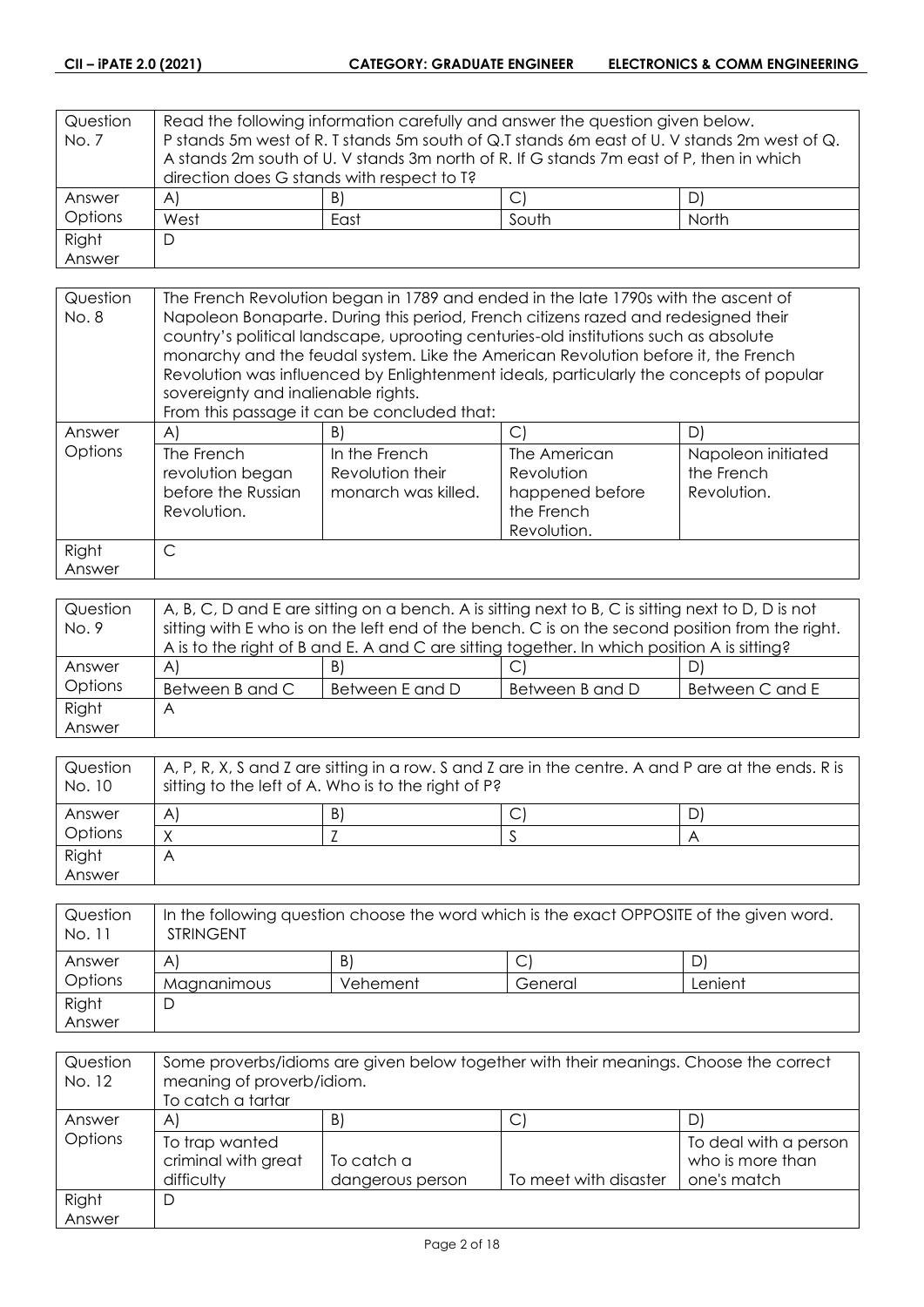| Question<br>No. 13 | Which of the phrases A, B, C, and D, given below each sentence should replace the<br>word/phrase printed in bold in the sentence to make it grammatically correct? If the<br>sentence is correct as it is given and no correction is required, mark (E) as the answer. |              |             |              |
|--------------------|------------------------------------------------------------------------------------------------------------------------------------------------------------------------------------------------------------------------------------------------------------------------|--------------|-------------|--------------|
|                    | Since the girl did not want to be disturbed while studying, she left the phone off hooks.                                                                                                                                                                              |              |             |              |
| Answer             | $\forall$                                                                                                                                                                                                                                                              | B)           |             | D)           |
| Options            | of hook                                                                                                                                                                                                                                                                | for the hook | off hooking | off the hook |
| Right              | D                                                                                                                                                                                                                                                                      |              |             |              |
| Answer             |                                                                                                                                                                                                                                                                        |              |             |              |

| Question<br>No. 14 | In the following question choose the word which is the exact OPPOSITE of the given word.<br><b>FICKLE</b> |         |           |        |
|--------------------|-----------------------------------------------------------------------------------------------------------|---------|-----------|--------|
| Answer             | A                                                                                                         | B)      |           | D      |
| Options            | Courageous                                                                                                | Sincere | Steadfast | Humble |
| Right              | ◡                                                                                                         |         |           |        |
| Answer             |                                                                                                           |         |           |        |

| Question<br>No. 15 | In question below, the passage consists of six sentences. The first and sixth sentence are<br>given in the correct places. The middle four sentences in each have been removed and<br>jumbled up. These are labelled as P, Q, R and S. Find out the proper order for the four<br>sentences. |                                                                         |                                                                                                |      |  |
|--------------------|---------------------------------------------------------------------------------------------------------------------------------------------------------------------------------------------------------------------------------------------------------------------------------------------|-------------------------------------------------------------------------|------------------------------------------------------------------------------------------------|------|--|
|                    | <b>S1</b> : In the middle of one side of the square sits the Chairman of the committee, the most<br>important person in the room.                                                                                                                                                           |                                                                         |                                                                                                |      |  |
|                    |                                                                                                                                                                                                                                                                                             | <b>P:</b> For a committee is not just a mere collection of individuals. |                                                                                                |      |  |
|                    | <b>Q</b> : On him rests much of the responsibility for the success or failure of the committee.                                                                                                                                                                                             |                                                                         |                                                                                                |      |  |
|                    |                                                                                                                                                                                                                                                                                             |                                                                         | <b>R:</b> While this is happening, we have an opportunity to get the 'feel' of this committee. |      |  |
|                    |                                                                                                                                                                                                                                                                                             |                                                                         | S: As the meeting opens, he runs briskly through a number of formalities.                      |      |  |
|                    | <b>S6:</b> From the moment its members meet, it begins to have a sort nebulous life of its own.                                                                                                                                                                                             |                                                                         |                                                                                                |      |  |
|                    | The Proper sequence should be:                                                                                                                                                                                                                                                              |                                                                         |                                                                                                |      |  |
| Answer             | $\mathsf{A}$                                                                                                                                                                                                                                                                                | B)                                                                      | $\bigcirc$                                                                                     | D)   |  |
| Options            | <b>RSQP</b>                                                                                                                                                                                                                                                                                 | QSRP                                                                    | SQPR                                                                                           | PQRS |  |
| Right              | B                                                                                                                                                                                                                                                                                           |                                                                         |                                                                                                |      |  |
| Answer             |                                                                                                                                                                                                                                                                                             |                                                                         |                                                                                                |      |  |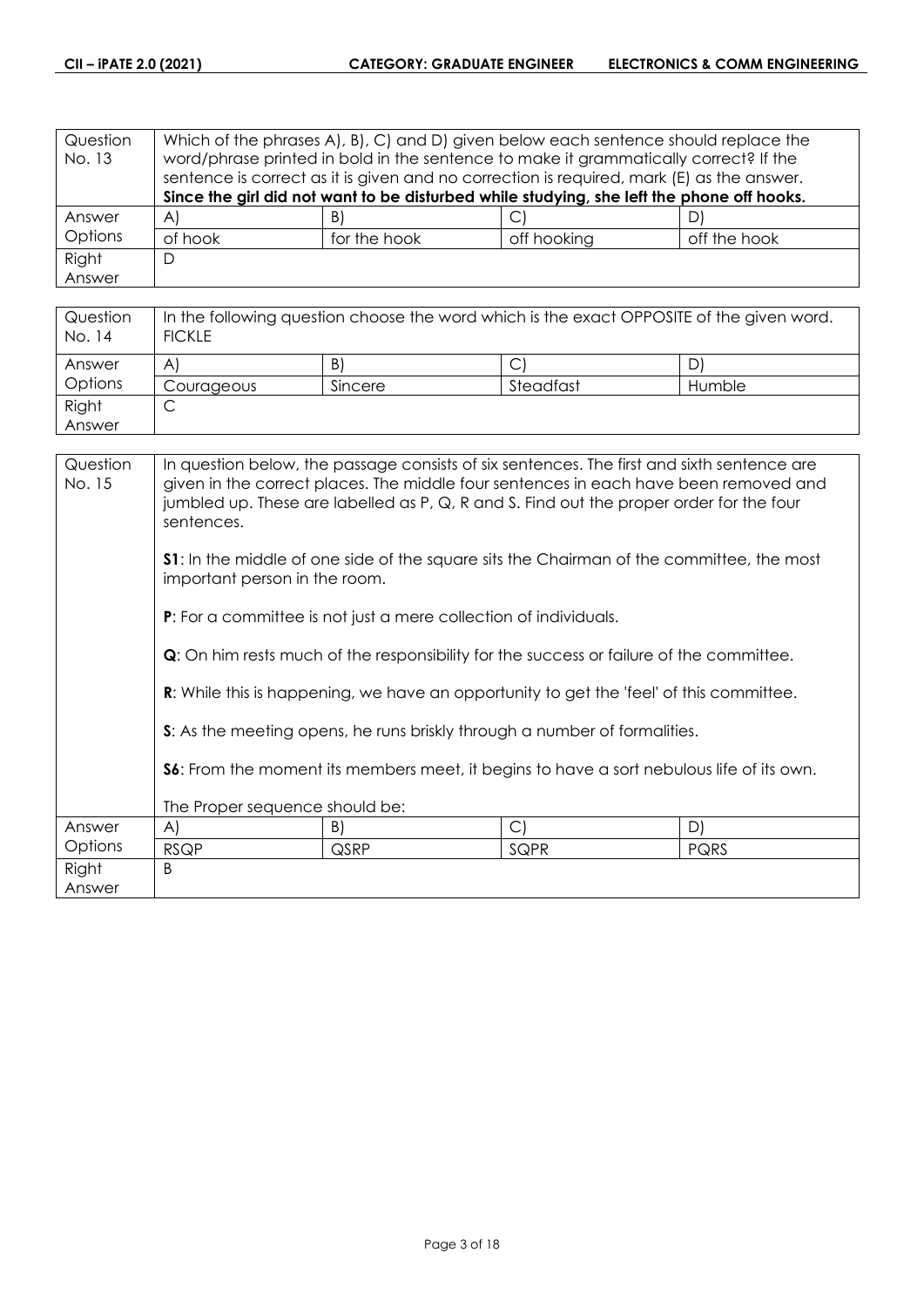| Question<br>No. 16 | Question nos. 16 to 20:<br>of male living in those villages.                                                                                                                                                                            |                                                                                                                                                        |            | Following bar chart represents the number of people in 6 different villages (A, B, C, D, E and<br>F) and the tabular column depicts the ratio of literate to illiterate people and percentage |
|--------------------|-----------------------------------------------------------------------------------------------------------------------------------------------------------------------------------------------------------------------------------------|--------------------------------------------------------------------------------------------------------------------------------------------------------|------------|-----------------------------------------------------------------------------------------------------------------------------------------------------------------------------------------------|
|                    | 3500<br>3000<br>2500<br>2000<br>1500<br>1000<br>500<br>$\mathbb C$<br>$\mathsf{B}$<br>$\Delta$<br>Villages   Literate : Illiterate<br>$\mathbf A$<br>$\bf{B}$<br>$\overline{c}$<br>D<br>E<br>$\mathbf{F}$<br>illiterate from village B? | Number of people living in six villages<br>$\circ$<br>E<br>% of male<br>52<br>2:3<br>11:9<br>65<br>13:2<br>45<br>4:1<br>70<br>39<br>1:3<br>75<br>11:19 |            | If 40% of the female from village B is literate, then what is the percentage of male, who is                                                                                                  |
| Answer             | A)                                                                                                                                                                                                                                      | B)                                                                                                                                                     | $\bigcirc$ | D)                                                                                                                                                                                            |
| Options            | 38%                                                                                                                                                                                                                                     | 35%                                                                                                                                                    | 37%        | cannot be<br>determined                                                                                                                                                                       |
| Right<br>Answer    | $\mathsf{C}$                                                                                                                                                                                                                            |                                                                                                                                                        |            |                                                                                                                                                                                               |

| Question<br>No. 17 | What is the percentage of literate people in all the six villages together? |     |     |                         |
|--------------------|-----------------------------------------------------------------------------|-----|-----|-------------------------|
| Answer             | A                                                                           | B)  |     |                         |
| Options            | 55%                                                                         | 53% | 51% | cannot be<br>determined |
| Right<br>Answer    | B                                                                           |     |     |                         |

| Question<br>No. 18 | What is the ratio between numbers of illiterate people from villages B, C & D to number of<br>females from villages A, E & F? |         |         |         |
|--------------------|-------------------------------------------------------------------------------------------------------------------------------|---------|---------|---------|
| Answer             | A                                                                                                                             | B)      |         | D)      |
| Options            | 320:527                                                                                                                       | 527:330 | 330:527 | 527:320 |
| Right              |                                                                                                                               |         |         |         |
| Answer             |                                                                                                                               |         |         |         |

| Question<br>No. 19 | If 3% of female from village D & 5% of female from village E are literate then what is the<br>total number of literate males from D & F together? |      |      |                         |
|--------------------|---------------------------------------------------------------------------------------------------------------------------------------------------|------|------|-------------------------|
| Answer             | $\mathsf{A}^{\prime}$                                                                                                                             | B)   |      | D)                      |
| Options            | 1823.                                                                                                                                             | 1723 | 1623 | cannot be<br>determined |
| Right<br>Answer    | D                                                                                                                                                 |      |      |                         |

| Question<br>No. 20 | The number of females from villages A & C is how much percentage more or less than<br>number of females from villages D & F? |        |        |        |
|--------------------|------------------------------------------------------------------------------------------------------------------------------|--------|--------|--------|
| Answer             | $\mathsf{A}$                                                                                                                 | B)     |        |        |
| Options            | 25.72%                                                                                                                       | 25.76% | 24.76% | 24.72% |
| Right              | ٮ                                                                                                                            |        |        |        |
| Answer             |                                                                                                                              |        |        |        |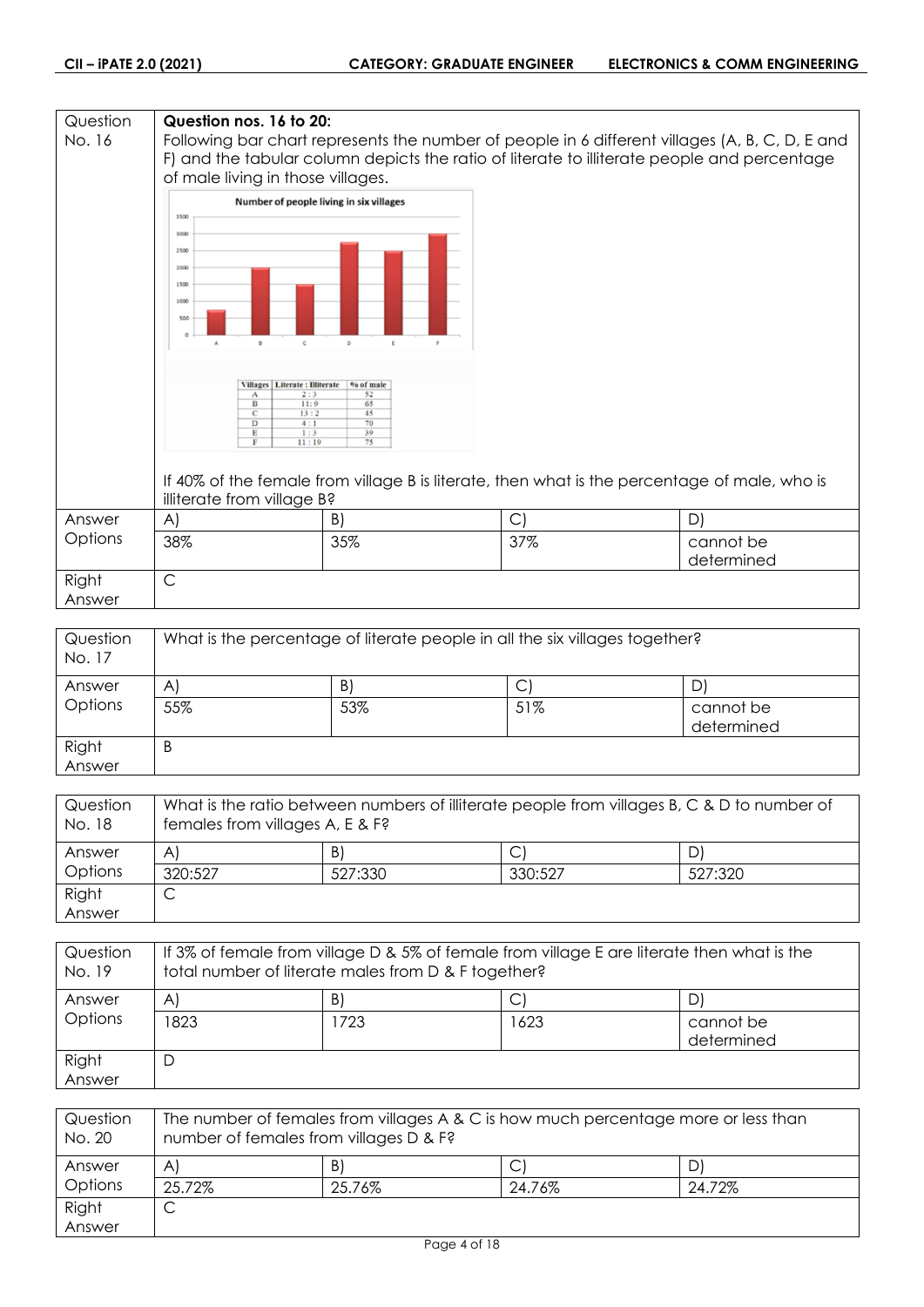| Question<br>No. 21 | to do?                    | A project plan results in a project schedule seems to be too long. If the project network<br>diagram cannot change but extra personnel resources is available, what is the best thing |                   |                  |
|--------------------|---------------------------|---------------------------------------------------------------------------------------------------------------------------------------------------------------------------------------|-------------------|------------------|
| Answer             | AI                        | B)                                                                                                                                                                                    | С                 |                  |
| Options            | Fast track the<br>project | Level the resources                                                                                                                                                                   | Crash the project | Any other option |
| Right              | C                         |                                                                                                                                                                                       |                   |                  |
| Answer             |                           |                                                                                                                                                                                       |                   |                  |

| Question<br>No. 22 | Which of the following is not Project Management's goal |                                                                    |                                                                       |                                           |  |
|--------------------|---------------------------------------------------------|--------------------------------------------------------------------|-----------------------------------------------------------------------|-------------------------------------------|--|
| Answer             | $\mathsf{A}$                                            | B)                                                                 | C                                                                     |                                           |  |
| Options            | Keeping overall cost<br>within the budget               | Delivering the<br>project/goods to the<br>client at agreed<br>time | Maintaining a<br>satisfactory and well-<br>functioning<br>development | Avoiding<br>customer/client<br>complaints |  |
| Right<br>Answer    | D                                                       |                                                                    |                                                                       |                                           |  |

| Question<br>No. 23 | You have recently been named as Project Manager of a new project under a Contract.<br>The Project Management Unit (PMU) gave you the contract signed by the Customer and a<br>Statement of Work and asked you to go on with initiation. Which document should you<br>develop next? |                    |                        |                 |
|--------------------|------------------------------------------------------------------------------------------------------------------------------------------------------------------------------------------------------------------------------------------------------------------------------------|--------------------|------------------------|-----------------|
| Answer             | A                                                                                                                                                                                                                                                                                  | B)                 | C                      | D               |
| Options            | Project Manager<br>Plan                                                                                                                                                                                                                                                            | Milestone Schedule | <b>Project Charter</b> | Scope Statement |
| Right              |                                                                                                                                                                                                                                                                                    |                    |                        |                 |
| Answer             |                                                                                                                                                                                                                                                                                    |                    |                        |                 |

| Question<br>No. 24 | The analysis tool for a quality problem that involves selecting the problem, identifying major<br>categories of potential causes and associating likely specific causes is |                  |                 |            |
|--------------------|----------------------------------------------------------------------------------------------------------------------------------------------------------------------------|------------------|-----------------|------------|
| Answer             | $\mathsf{A}^{\prime}$                                                                                                                                                      | B)               |                 |            |
| Options            | Pareto chart                                                                                                                                                               | Fishbone diagram | Scatter diagram | Check list |
| Right              | B                                                                                                                                                                          |                  |                 |            |
| Answer             |                                                                                                                                                                            |                  |                 |            |

| Question<br>No. 25 | The Occupational Safety & Health Administration requires employers to have Hearing<br>Conservation Plans if the average 8-hour noise exposure is more than |        |          |       |
|--------------------|------------------------------------------------------------------------------------------------------------------------------------------------------------|--------|----------|-------|
| Answer             | A                                                                                                                                                          | B)     |          |       |
| Options            | 1000 dB                                                                                                                                                    | 500 dB | $105$ dB | 85 dB |
| Right              |                                                                                                                                                            |        |          |       |
| Answer             |                                                                                                                                                            |        |          |       |

| Question<br>No. 26 | Ammonia becomes an immediate danger to your life and health when it is present at the<br>following level or greater |        |         |          |
|--------------------|---------------------------------------------------------------------------------------------------------------------|--------|---------|----------|
| Answer             | A                                                                                                                   | B      |         |          |
| Options            | 10 ppm                                                                                                              | 30 ppm | 300 ppm | 1000 ppm |
| Right              | ◡                                                                                                                   |        |         |          |
| Answer             |                                                                                                                     |        |         |          |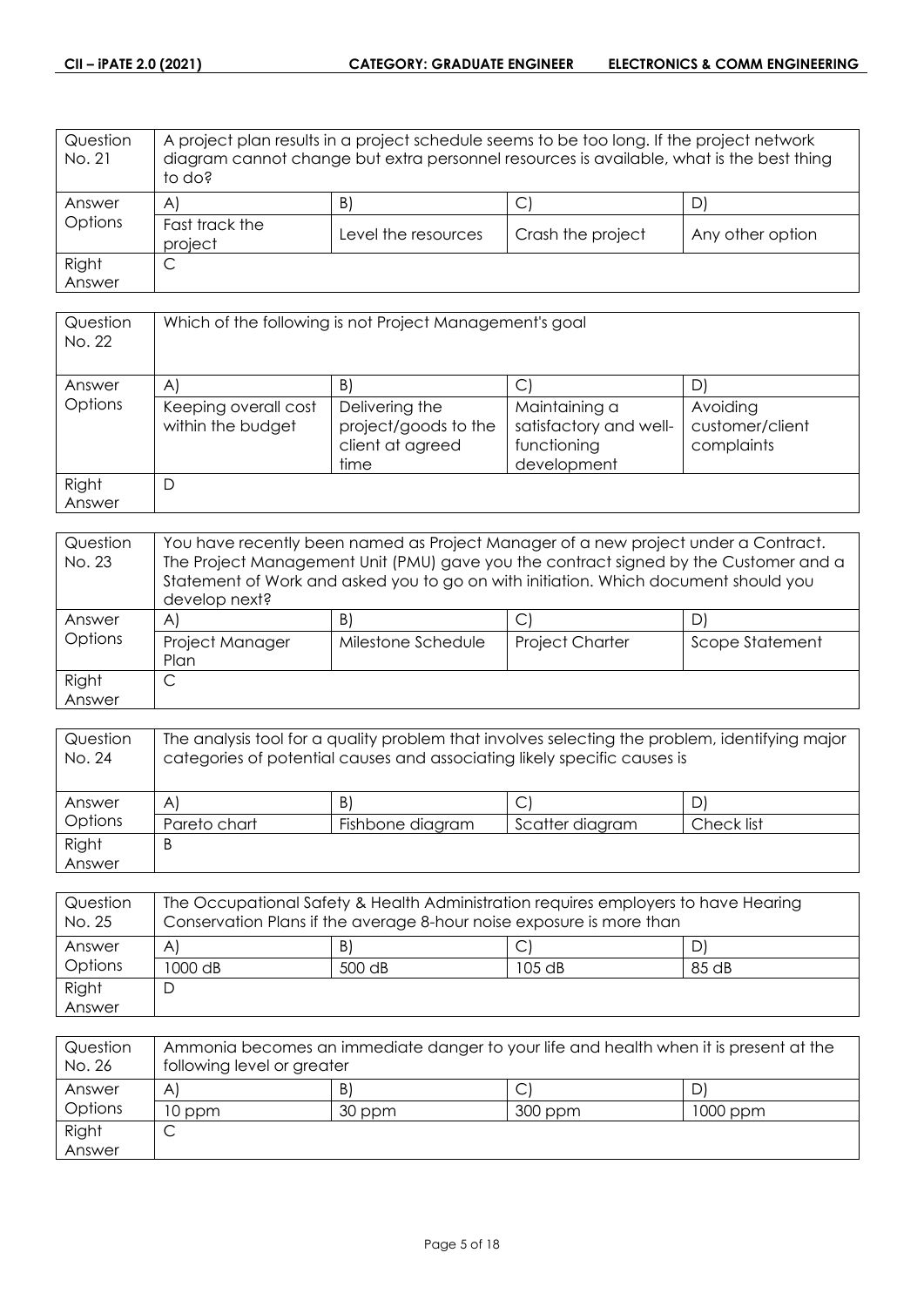| Question<br>No. 27 | Exposure to high levels of noise can lead to which of the following: |                              |                 |                  |
|--------------------|----------------------------------------------------------------------|------------------------------|-----------------|------------------|
| Answer             | $\mathsf{A}$                                                         | B)                           | $\mathsf{C}$    | D                |
| Options            | High blood pressure                                                  | Gastrointestinal<br>problems | Chronic fatigue | All of the above |
| Right              | D                                                                    |                              |                 |                  |
| Answer             |                                                                      |                              |                 |                  |

| Question<br>No. 28 | Which type of fire extinguishing system is most commonly used to protect areas containing<br>valuable equipment such as data processing rooms, telecommunications switches, and<br>process control rooms? |                                         |                               |                                                   |
|--------------------|-----------------------------------------------------------------------------------------------------------------------------------------------------------------------------------------------------------|-----------------------------------------|-------------------------------|---------------------------------------------------|
| Answer<br>Options  | $\mathsf{A}$<br>Fixed extinguishing<br>systems                                                                                                                                                            | B)<br>Portable<br>extinguishing systems | Hose extinguishing<br>systems | D<br>It's up to the<br>discretion the<br>employer |
| Right<br>Answer    | A                                                                                                                                                                                                         |                                         |                               |                                                   |

| Question<br>No. 29 | If you need to wear glasses with your eye or face protection, which of the following options<br>is acceptable                                           |                                                              |                                                                                              |                  |
|--------------------|---------------------------------------------------------------------------------------------------------------------------------------------------------|--------------------------------------------------------------|----------------------------------------------------------------------------------------------|------------------|
| Answer             | $\mathsf{A}$                                                                                                                                            | B)                                                           | С                                                                                            | D                |
| <b>Options</b>     | Wearing prescription<br>spectacles with side<br>shields and<br>protective lenses<br>that meet safety<br>requirements and<br>also correct your<br>vision | Wearing goggles<br>that fit comfortably<br>over your glasses | Wearing goggles<br>that have corrective<br>lenses mounted<br>behind the<br>protective lenses | All of the above |
| Right<br>Answer    | D                                                                                                                                                       |                                                              |                                                                                              |                  |

| Question | Under which Section of Environment Pollution Act, the CPCB can issue the directions |            |            |           |
|----------|-------------------------------------------------------------------------------------|------------|------------|-----------|
| No. 30   | directly to industries                                                              |            |            |           |
| Answer   | A                                                                                   | B)         |            | DI        |
| Options  | Section 16                                                                          | Section 18 | Section 11 | Section 5 |
| Right    | C                                                                                   |            |            |           |
| Answer   |                                                                                     |            |            |           |

| Question<br>No. 31 | Which of these divisions of Pollution Control Implementation deals with Air Polluting<br>Industries |            |             |           |
|--------------------|-----------------------------------------------------------------------------------------------------|------------|-------------|-----------|
| Answer             | A                                                                                                   | B)         | C           |           |
| Options            | $PCI -$                                                                                             | $PCI - II$ | $PCI - III$ | SSI & Law |
| Right              | B                                                                                                   |            |             |           |
| Answer             |                                                                                                     |            |             |           |

| Question<br>No. 32 | The Kyoto Protocol is an international treaty which extends the United Nations<br>Framework Convention on Climate Change (UNFCCC). In which year the convention<br>held? |      |      |      |
|--------------------|--------------------------------------------------------------------------------------------------------------------------------------------------------------------------|------|------|------|
| Answer             | $\mathsf{A}^{\mathsf{c}}$                                                                                                                                                | B    | С    | D    |
| Options            | 1987                                                                                                                                                                     | 1995 | 1992 | 1997 |
| Right              |                                                                                                                                                                          |      |      |      |
| Answer             |                                                                                                                                                                          |      |      |      |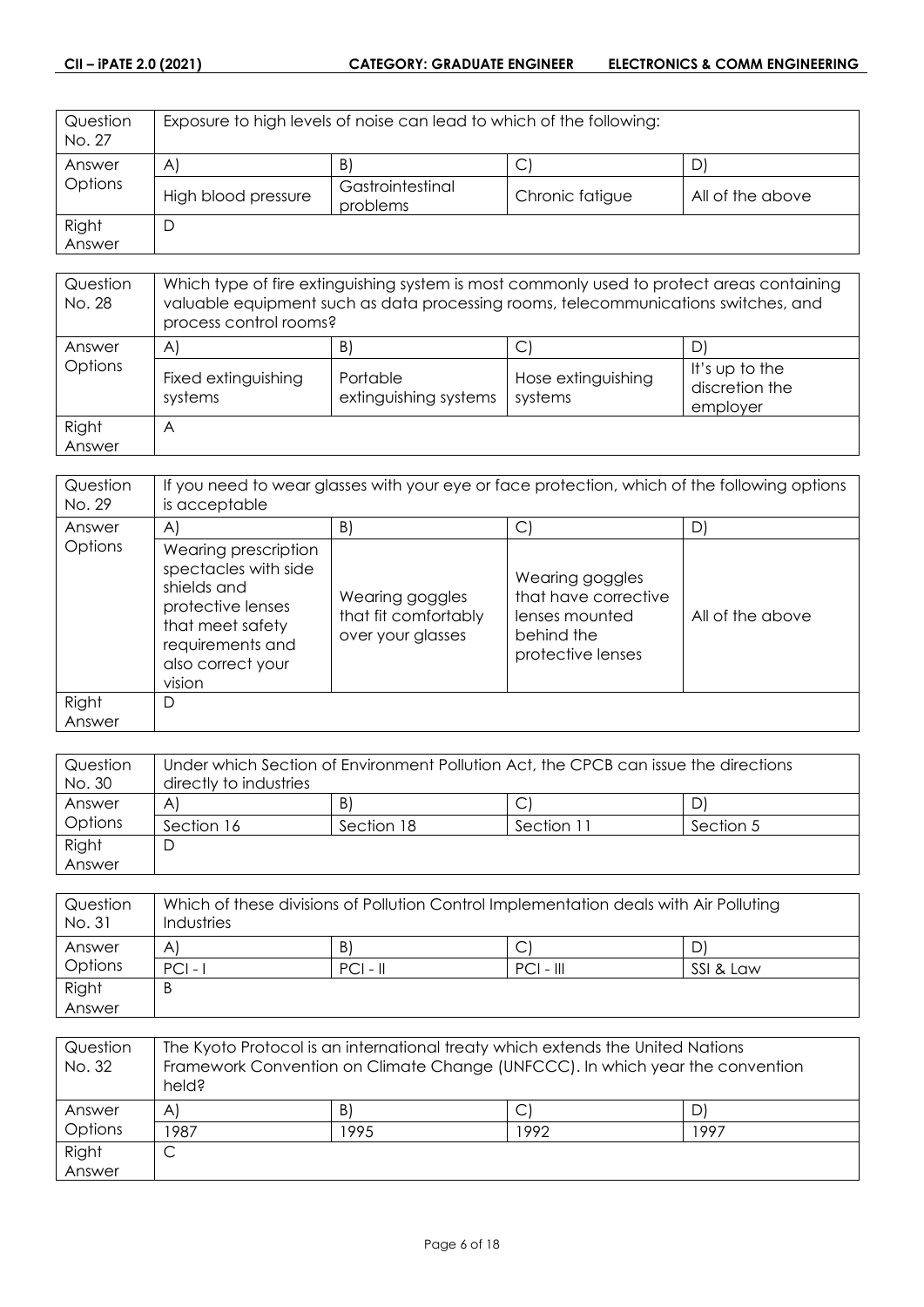| Question<br>No. 33 | What is the harm from manipulation of Earth's Ozone layer?                  |                                                          |                                                                               |                                                                     |
|--------------------|-----------------------------------------------------------------------------|----------------------------------------------------------|-------------------------------------------------------------------------------|---------------------------------------------------------------------|
| Answer             | $\mathsf{A}$                                                                | B)                                                       | С                                                                             | DI                                                                  |
| Options            | The average<br>temperature of<br>Earth's surface will<br>increase gradually | The Oxygen content<br>of the atmosphere<br>will decrease | Increased amount of<br>Ultraviolet radiation<br>will reach earth's<br>surface | Sea level will rise as<br>the polar ice caps<br>will gradually melt |
| Right              |                                                                             |                                                          |                                                                               |                                                                     |
| Answer             |                                                                             |                                                          |                                                                               |                                                                     |

| Question<br>No. 34 | Which of the following would not represent the cash outflows for the business? |                      |                     |                     |
|--------------------|--------------------------------------------------------------------------------|----------------------|---------------------|---------------------|
| Answer             | $\mathsf{A}^{\prime}$                                                          | B)                   |                     |                     |
| Options            | Purchase of building                                                           | The sale of land for | Retirement of long- | The payment of cash |
|                    | for cash                                                                       | cash                 | term debt           | for dividends       |
| Right              | B                                                                              |                      |                     |                     |
| Answer             |                                                                                |                      |                     |                     |

| Question<br>No. 35 | Which one of the following tangible fixed assets would not normally be depreciated? |           |      |           |
|--------------------|-------------------------------------------------------------------------------------|-----------|------|-----------|
| Answer             | A                                                                                   | B         | ◡    |           |
| Options            | <b>Buildings</b>                                                                    | Machinery | Land | Equipment |
| Right              | ◡                                                                                   |           |      |           |
| Answer             |                                                                                     |           |      |           |

| Question | A Profit is earned if? |                |                     |                |
|----------|------------------------|----------------|---------------------|----------------|
| No. 36   |                        |                |                     |                |
| Answer   | A                      | B              | ◡                   |                |
| Options  | Assets exceed          | Income exceeds | Cash Inflow exceeds | Income exceeds |
|          | Expenditure            | Expenditure    | Cash Outflow        | Liabilities    |
| Right    | B                      |                |                     |                |
| Answer   |                        |                |                     |                |

| Question<br>No. 37 | Which of the following budgets is normally prepared first? |              |                                 |                           |
|--------------------|------------------------------------------------------------|--------------|---------------------------------|---------------------------|
| Answer             | B<br>A                                                     |              |                                 |                           |
| Options            | Cash budget                                                | Sales budget | Merchandise<br>purchases budget | Selling expense<br>budget |
| Right<br>Answer    | B                                                          |              |                                 |                           |

| Question<br>No. 38 | What is the correct sequence in the formation of a contract? |                                                    |                                                    |                                                    |
|--------------------|--------------------------------------------------------------|----------------------------------------------------|----------------------------------------------------|----------------------------------------------------|
| Answer             | A                                                            | B)                                                 | ◡                                                  | D                                                  |
| Options            | Offer, acceptance,<br>agreement,<br>consideration.           | Agreement,<br>consideration, offer,<br>acceptance. | Offer, agreement,<br>consideration,<br>acceptance. | Offer, acceptance,<br>consideration,<br>agreement. |
| Right              | D                                                            |                                                    |                                                    |                                                    |
| Answer             |                                                              |                                                    |                                                    |                                                    |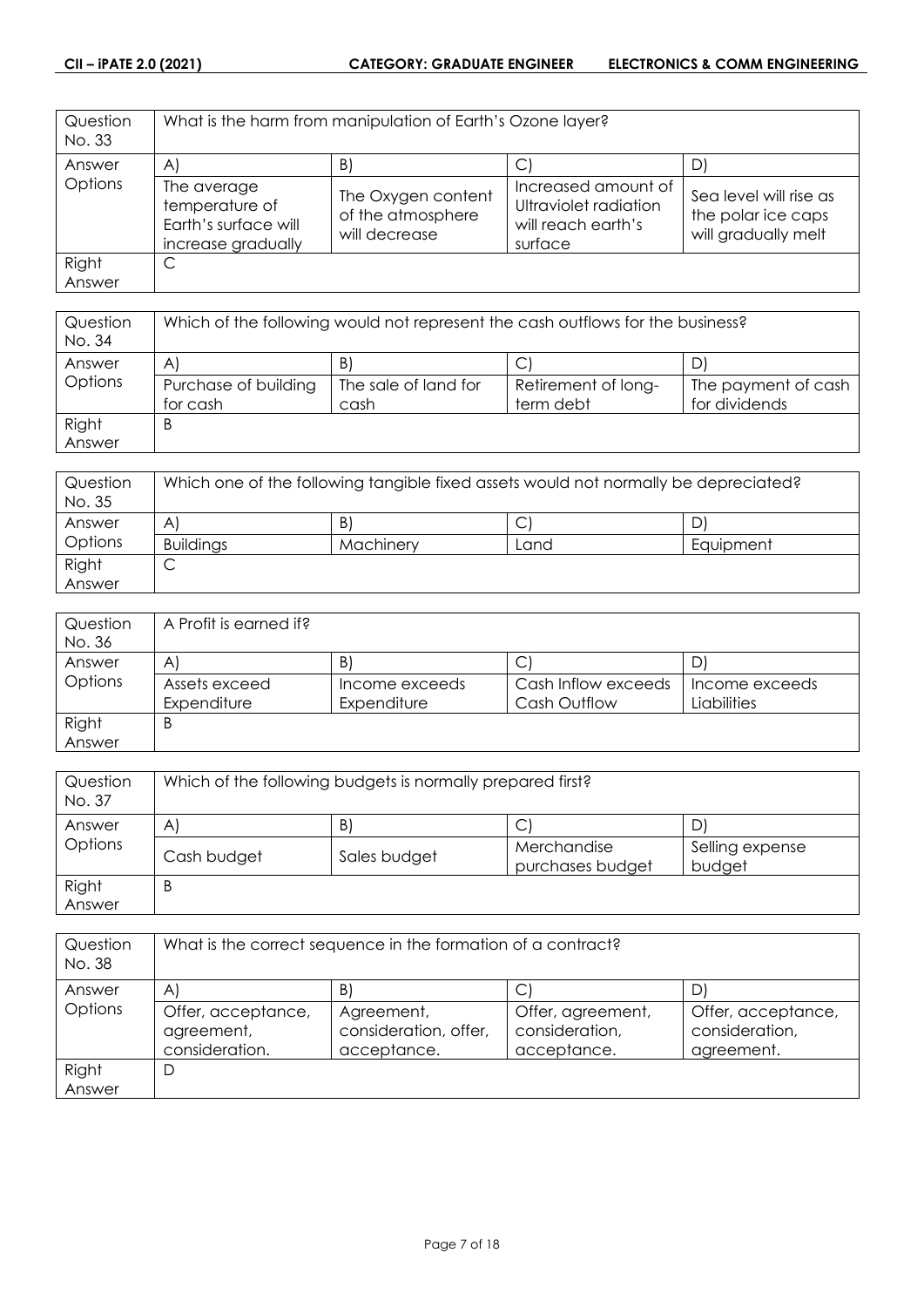| Question<br>No. 39 | Which of the following answers is most accurate description of arbitration?                        |                                                                                                                              |                                                                                      |                                                                                        |
|--------------------|----------------------------------------------------------------------------------------------------|------------------------------------------------------------------------------------------------------------------------------|--------------------------------------------------------------------------------------|----------------------------------------------------------------------------------------|
| Answer             | $\mathsf{A}$                                                                                       | B)                                                                                                                           | $\vert$ C                                                                            | D                                                                                      |
| Options            | An informal meeting<br>between the parties<br>involving a<br>discussion to sort out<br>the dispute | An adjucative<br>process where the<br>parties submit their<br>disputes for a<br>binding decision to<br>an impartial tribunal | A meeting between<br>the parties where an<br>impartial third party<br>gives decision | An impartial umpire<br>selected to decide<br>after hearing the<br>dispute from parties |
| Right<br>Answer    | B                                                                                                  |                                                                                                                              |                                                                                      |                                                                                        |

| Question<br>No. 40 | Which of the following answers is not type of alternative dispute resolution? |                   |              |           |
|--------------------|-------------------------------------------------------------------------------|-------------------|--------------|-----------|
| Answer             | A                                                                             | B                 |              |           |
| Options            | Arbitration                                                                   | Court proceedings | Conciliation | Mediation |
| Right              | B                                                                             |                   |              |           |
| Answer             |                                                                               |                   |              |           |

| Question<br>No. 41 | The equation of state for n moles of an ideal gas is PV =nRT, where R is the universal gas<br>constant and all other quantities have their usual meanings. What are the dimensions of R? |                                        |                             |                   |
|--------------------|------------------------------------------------------------------------------------------------------------------------------------------------------------------------------------------|----------------------------------------|-----------------------------|-------------------|
| Answer<br>Options  | $\mathsf{A}$<br>MºLT-2 K-1 mol-1                                                                                                                                                         | B)<br>$M^{0}L^{2}T^{-2}K^{-1}mol^{-1}$ | $ML^{2}T-2$ K $-1$ mol $-1$ | ML-2T-2 K-1 mol-1 |
| Right<br>Answer    | ٮ                                                                                                                                                                                        |                                        |                             |                   |

| Question<br>No. 42 | A cylindrical tube open at both ends has fundamental frequency n. If one of the ends is<br>closed, the fundamental frequency will become |    |    |  |
|--------------------|------------------------------------------------------------------------------------------------------------------------------------------|----|----|--|
| Answer             | A                                                                                                                                        | B) | ◡  |  |
| Options            | n/2                                                                                                                                      | 2n | 4n |  |
| Right              |                                                                                                                                          |    |    |  |
| Answer             |                                                                                                                                          |    |    |  |

| Question<br>No. 43 | The speed of sound in a gas is V and the root mean square speed of the gas molecules is<br>$V_{rms}$ . If the ratio of the specific heats of the gas is 1.5, then the ratio of V: $V_{rms}$ will be |     |      |               |
|--------------------|-----------------------------------------------------------------------------------------------------------------------------------------------------------------------------------------------------|-----|------|---------------|
| Answer             | A                                                                                                                                                                                                   | B   |      |               |
| Options            | :2                                                                                                                                                                                                  | 1:3 | 1:√2 | $1:1\sqrt{3}$ |
| Right              |                                                                                                                                                                                                     |     |      |               |
| Answer             |                                                                                                                                                                                                     |     |      |               |

| Question<br>No. 44 | Which of the following phenomena gives evidence of the molecular structure of the<br>matter? |           |             |              |
|--------------------|----------------------------------------------------------------------------------------------|-----------|-------------|--------------|
| Answer             | A                                                                                            | B         | С           |              |
| Options            | Brownian motion                                                                              | Diffusion | Evaporation | All of these |
| Right              | └                                                                                            |           |             |              |
| Answer             |                                                                                              |           |             |              |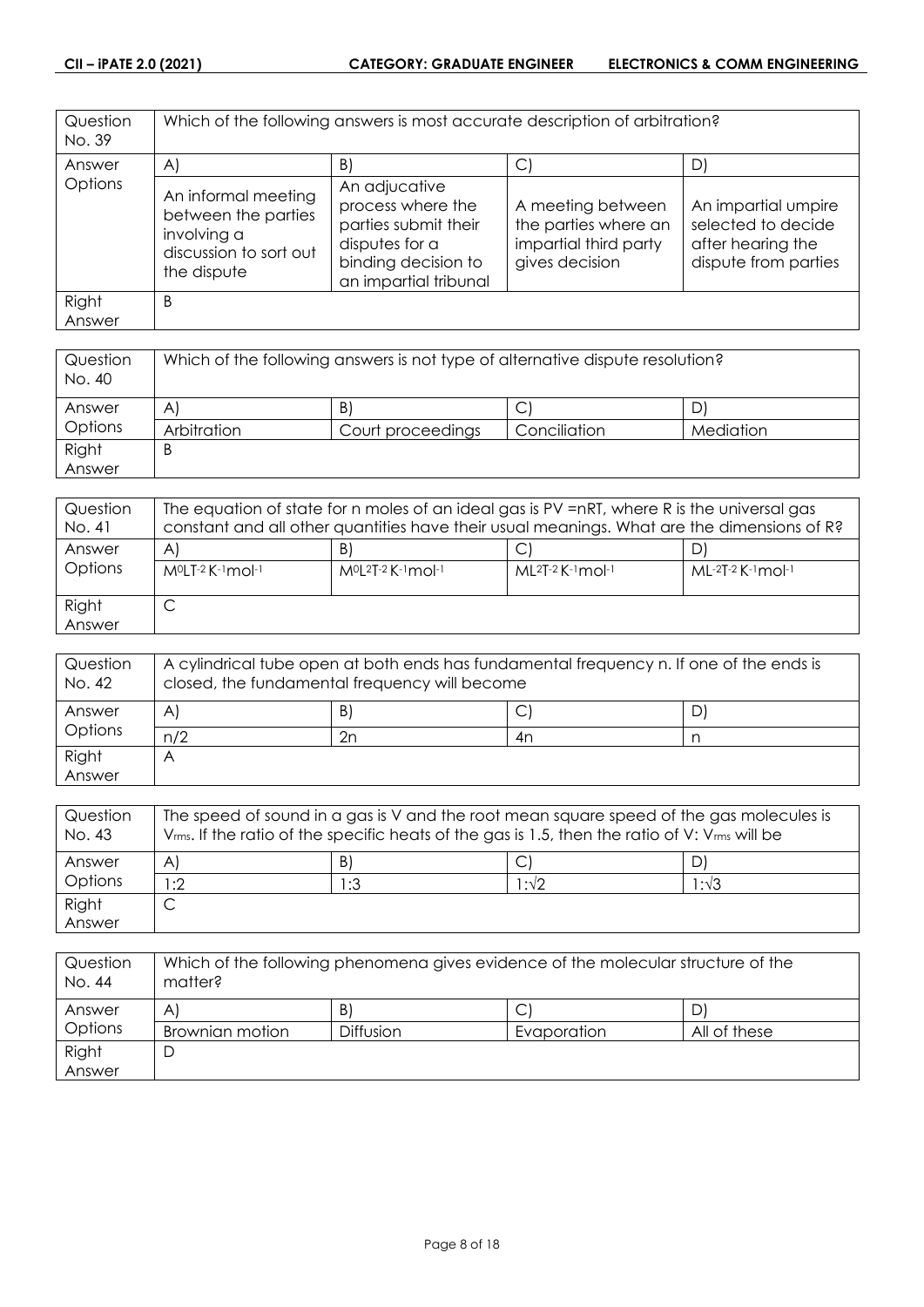| Question | Starting with the same initial conditions, an ideal gas expands from volume $V_1$ to $V_2$ in three |                                                                                                   |                       |                   |
|----------|-----------------------------------------------------------------------------------------------------|---------------------------------------------------------------------------------------------------|-----------------------|-------------------|
| No. 45   |                                                                                                     | different ways. The work done by the gas is $W_1$ if the process is purely isobaric, $W_2$ if the |                       |                   |
|          | process is purely isochoric and W <sub>3</sub> if the process is purely adiabatic. Then             |                                                                                                   |                       |                   |
| Answer   | $\mathsf{A}$                                                                                        | B)                                                                                                | $\mathsf{C}^{\prime}$ |                   |
| Options  | $W_1 > W_2 > W_3$                                                                                   | $W_2 > W_1 > W_3$                                                                                 | $W_1 > W_3 > W_2$     | $W_3 > W_1 > W_2$ |
| Right    | C                                                                                                   |                                                                                                   |                       |                   |
| Answer   |                                                                                                     |                                                                                                   |                       |                   |

| Question<br>No. 46 | A vessel contains a mixture of 1 mole of oxygen and two moles of nitrogen at 300K. The<br>ratio of the rotational kinetic energy per $O_2$ molecule to that per $N_2$ molecule is |     |     |                                                             |
|--------------------|-----------------------------------------------------------------------------------------------------------------------------------------------------------------------------------|-----|-----|-------------------------------------------------------------|
| Answer             | A                                                                                                                                                                                 | B)  |     | D                                                           |
| Options            | 1:1                                                                                                                                                                               | 1:2 | 2:1 | Depends on the<br>moment of inertia of<br>the two molecules |
| Right<br>Answer    | Α                                                                                                                                                                                 |     |     |                                                             |

| Question | In a test experiment on a model aeroplane in a wind tunnel, the flow speeds on the lower                   |               |                          |                     |
|----------|------------------------------------------------------------------------------------------------------------|---------------|--------------------------|---------------------|
| No. 47   | and upper surfaces of the wing are v and $\sqrt{2}v$ respectively. If the density of air is $\rho$ and the |               |                          |                     |
|          | surface area of the wing is A, the dynamic life on the wing is given by                                    |               |                          |                     |
| Answer   | A                                                                                                          | B             |                          |                     |
| Options  | $(\rho$ v <sup>2</sup> A $)/\sqrt{2}$                                                                      | $(p v^2 A)/2$ | $2\rho$ v <sup>2</sup> A | $\sqrt{2}$ o v $2A$ |
| Right    | Β                                                                                                          |               |                          |                     |
| Answer   |                                                                                                            |               |                          |                     |

| Question | A boy whirls a stone in a horizontal circle 2m above the ground by means of a string 1.25m  |                     |                                                                                     |                     |
|----------|---------------------------------------------------------------------------------------------|---------------------|-------------------------------------------------------------------------------------|---------------------|
| No. 48   | long. The string breaks and the stone flies off horizontally, striking the ground 10m away. |                     |                                                                                     |                     |
|          |                                                                                             |                     | What is the magnitude of the centripetal acceleration during circular motion? (Take |                     |
|          | $g=10m/s^2$                                                                                 |                     |                                                                                     |                     |
| Answer   | $\mathsf{A}$                                                                                | B)                  |                                                                                     | D                   |
| Options  | 400m/s <sup>2</sup>                                                                         | 300m/s <sup>2</sup> | 200m/s <sup>2</sup>                                                                 | 100m/s <sup>2</sup> |
| Right    | ◡                                                                                           |                     |                                                                                     |                     |
| Answer   |                                                                                             |                     |                                                                                     |                     |

| Question<br>No. 49 | Radium (with Atomic no. = 87, Mass No. = 221) undergoes radioactive decay with a half-life<br>of 4 days. The probability that a Ra nucleus will disintegrate in 8 days is |     |    |  |
|--------------------|---------------------------------------------------------------------------------------------------------------------------------------------------------------------------|-----|----|--|
| Answer             | A                                                                                                                                                                         | B)  |    |  |
| Options            | /4                                                                                                                                                                        | 3/4 | /2 |  |
| Right              | B                                                                                                                                                                         |     |    |  |
| Answer             |                                                                                                                                                                           |     |    |  |

| Question<br>No. 50 | A tunnel is dug along the diameter of the earth. An object is held in the tunnel at a<br>distance x from the centre of the earth. The magnitude of the gravitational force on the<br>object is proportional to |         |   |       |
|--------------------|----------------------------------------------------------------------------------------------------------------------------------------------------------------------------------------------------------------|---------|---|-------|
| Answer             | A                                                                                                                                                                                                              | B       | С |       |
| Options            | $\sqrt{x}$                                                                                                                                                                                                     | $1/x^2$ |   | $x^2$ |
| Right              |                                                                                                                                                                                                                |         |   |       |
| Answer             |                                                                                                                                                                                                                |         |   |       |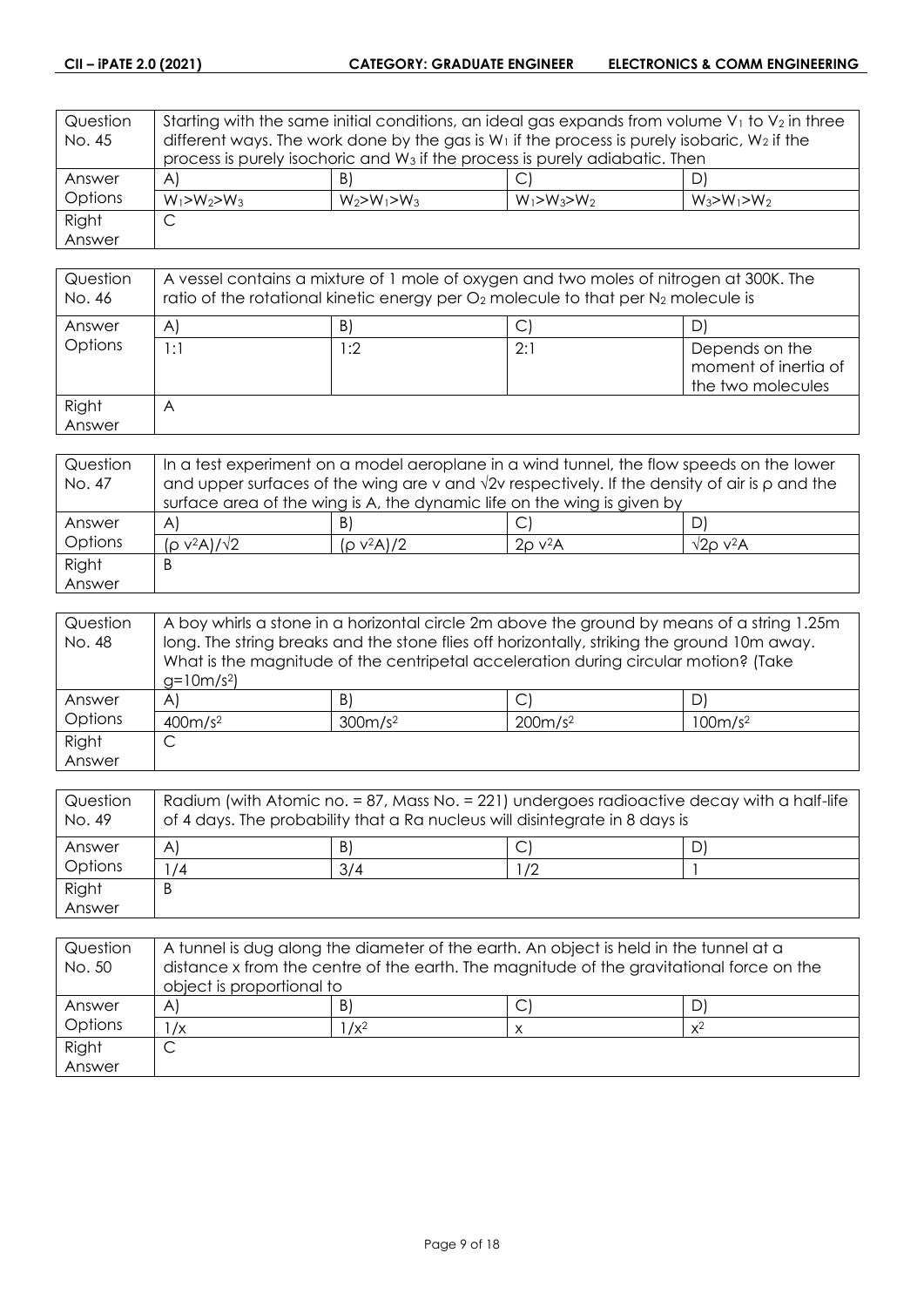| Question | Which one is a causal system? |                      |                        |                    |
|----------|-------------------------------|----------------------|------------------------|--------------------|
| No. 51   |                               |                      |                        |                    |
| Answer   | $\mathsf{A}$                  | B)                   | C                      | D                  |
| Options  | $y(n)=3x(n)-2x(n-1)$          | $y(n)=3x(n)+2x(n+1)$ | $y(n)=3x(n+1)+2x(n-1)$ | y(n)=3x(n+1)+2x(n- |
|          |                               |                      |                        | $'$ )+x(n)         |
| Right    | Α                             |                      |                        |                    |
| Answer   |                               |                      |                        |                    |

| Question<br>No. 52 | The Freewheel diode is used in a DC Full wave Full Control Thyristor bridge circuit for |                |                 |                            |
|--------------------|-----------------------------------------------------------------------------------------|----------------|-----------------|----------------------------|
| Answer             | A                                                                                       | B)             |                 |                            |
| Options            | Resistive load                                                                          | Inductive load | Capacitive Load | Does not depend on<br>load |
| Right<br>Answer    | B                                                                                       |                |                 |                            |

| Question<br>No. 53 | The particular Micro-controller selection depends on the                                           |                                                   |                                               |                          |
|--------------------|----------------------------------------------------------------------------------------------------|---------------------------------------------------|-----------------------------------------------|--------------------------|
| Answer             | $\mathsf{A}$                                                                                       | B)                                                |                                               | D                        |
| Options            | Processing Power,<br>HW interfaces<br>memory needs,<br>power efficiency<br>and Cost<br>requirement | Processing Speed,<br>and Cost<br>requirement only | HW interfaces and<br>Cost requirement<br>only | Cost requirement<br>only |
| Right              | A                                                                                                  |                                                   |                                               |                          |
| Answer             |                                                                                                    |                                                   |                                               |                          |

| Question<br>No. 54 | The average power delivered to an impedance $(4+3j)$ by a current $5Cos(100\pi t)$ Amp is |         |           |          |
|--------------------|-------------------------------------------------------------------------------------------|---------|-----------|----------|
| Answer             | A                                                                                         | B       |           |          |
| Options            | 44.2 Watt                                                                                 | 50 Watt | 62.5 Watt | 125 Watt |
| Right              | ◡                                                                                         |         |           |          |
| Answer             |                                                                                           |         |           |          |

| Question<br>No. 55 | The crossover distortion is predominant in |                                |                                 |                            |
|--------------------|--------------------------------------------|--------------------------------|---------------------------------|----------------------------|
| Answer             | A                                          | B                              |                                 | D                          |
| Options            | Class B Push Pull<br>Amplifier.            | Class A Push Pull<br>Amplifier | Class AB Push Pull<br>Amplifier | Any Push Pull<br>Amplifier |
| Right              | Α                                          |                                |                                 |                            |
| Answer             |                                            |                                |                                 |                            |

| Question<br>No. 56 | A Schottky diode is commonly used in integrated circuits to reduce |                                        |                                                             |                              |
|--------------------|--------------------------------------------------------------------|----------------------------------------|-------------------------------------------------------------|------------------------------|
| Answer             | $\mathsf{A}$                                                       | B'                                     |                                                             | D'                           |
| Options            | Over-current<br>protection threshold                               | Over voltage<br>breakdown<br>threshold | Propagation delay<br>caused by saturation<br>in transistors | Input current<br>requirement |
| Right<br>Answer    | ◡                                                                  |                                        |                                                             |                              |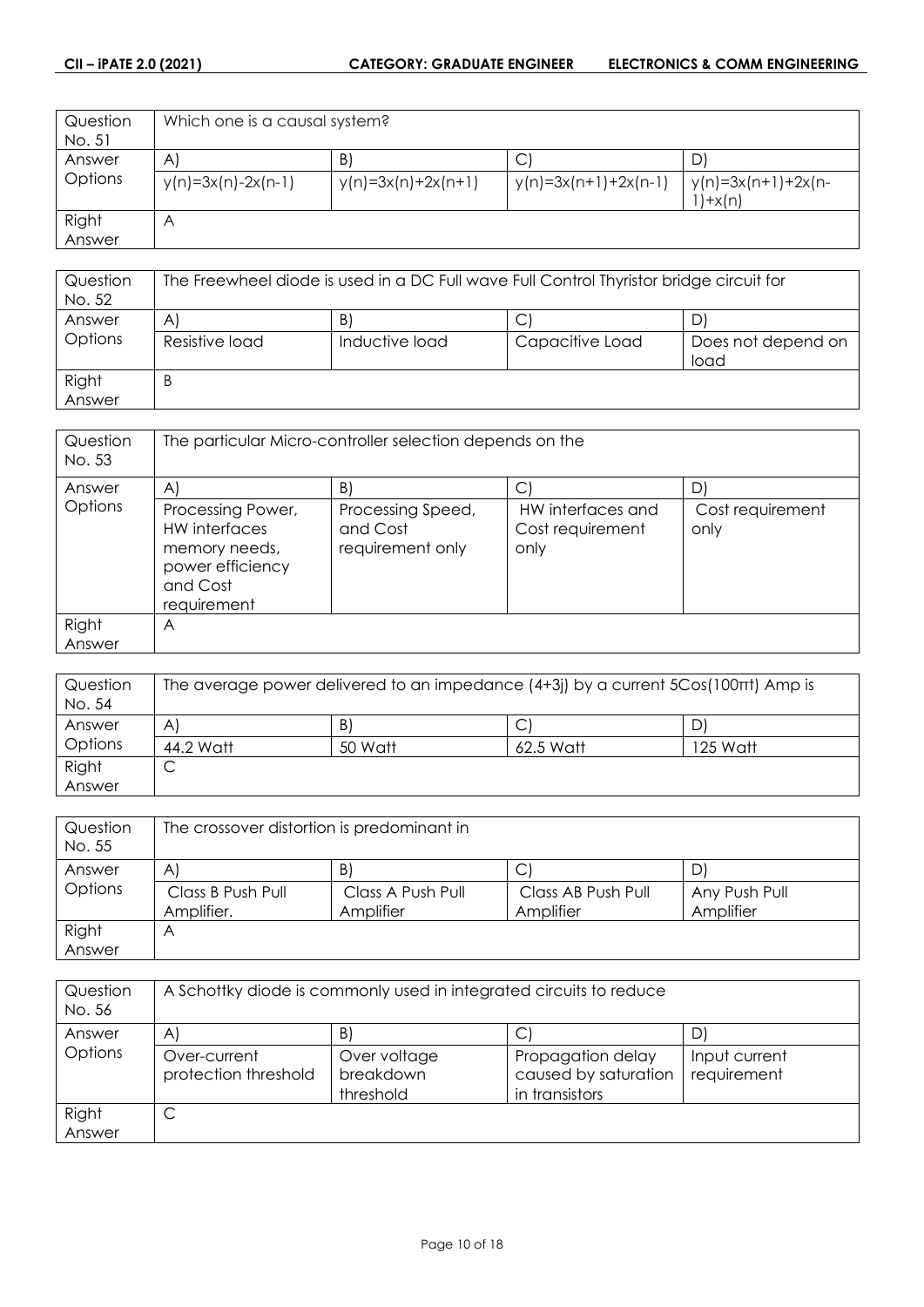| Question<br>No. 57 | Consider a signal f(t)=3t <sup>2</sup> +2t+1 which is multiplied by 2 units delayed version of impulse and<br>integrated over period -a to a, the resultant is given by |  |  |   |
|--------------------|-------------------------------------------------------------------------------------------------------------------------------------------------------------------------|--|--|---|
| Answer             | B<br>A                                                                                                                                                                  |  |  |   |
| Options            |                                                                                                                                                                         |  |  | Ō |
| Right              |                                                                                                                                                                         |  |  |   |
| Answer             |                                                                                                                                                                         |  |  |   |

| Question<br>No. 58 | In a transistor circuit, it is necessary to maintain the operating point stable with constant<br>collector current and constant collector-emitter voltage. This may be ensured by |                                                                                          |                                                                               |                                                                                                            |
|--------------------|-----------------------------------------------------------------------------------------------------------------------------------------------------------------------------------|------------------------------------------------------------------------------------------|-------------------------------------------------------------------------------|------------------------------------------------------------------------------------------------------------|
| Answer             | $\mathsf{A}$                                                                                                                                                                      | B)                                                                                       |                                                                               | D)                                                                                                         |
| Options            | Bias compensation,<br>Quiescent collector<br>current<br>compensation, Use<br>of Thermistors or<br>Sensistors and Heat<br>shield.                                                  | Bias compensation,<br>Quiescent collector<br>current<br>compensation and<br>Heat shield. | Bias compensation,<br>Use of Thermistors or<br>Sensistors and Heat<br>shield. | Quiescent collector<br>current<br>compensation, Use<br>of Thermistors or<br>Sensistors and Heat<br>shield. |
| Right              | A                                                                                                                                                                                 |                                                                                          |                                                                               |                                                                                                            |
| Answer             |                                                                                                                                                                                   |                                                                                          |                                                                               |                                                                                                            |

| Question<br>No. 59 | Fourier transform of the signal $x(t) = e^{-4 x }$ is |                    |                   |                    |
|--------------------|-------------------------------------------------------|--------------------|-------------------|--------------------|
| Answer             | A                                                     | B                  | С                 | ്                  |
| Options            | $8/(16+\omega^2)$                                     | $-4/(16+\omega^2)$ | $4/(16+\omega^2)$ | $-8/(16+\omega^2)$ |
| Right              | Α                                                     |                    |                   |                    |
| Answer             |                                                       |                    |                   |                    |

| Question<br>No. 60 | Which of the following are data and physical layer protocols for inter-system<br>communications? |              |                     |       |
|--------------------|--------------------------------------------------------------------------------------------------|--------------|---------------------|-------|
|                    | ) HTTPS 2) SNMP 3) POP3 4) DHCP 5) TCP 6) UDP 7) ZigBee 8) Bluetooth 9) Ethernet                 |              |                     |       |
| Answer             | A                                                                                                | B            |                     | D.    |
| Options            | $-2 - 4 - 7 - 8$ & 9                                                                             | $7 - 8 & 89$ | $2 - 5 - 6 - 8$ & 9 | 8 & 9 |
| Right              | B                                                                                                |              |                     |       |
| Answer             |                                                                                                  |              |                     |       |

| Question<br>No. 61 | A sine wave voltage is applied across a capacitor, when the frequency of the voltage is<br>increased, the current through capacitor |           |                  |                |
|--------------------|-------------------------------------------------------------------------------------------------------------------------------------|-----------|------------------|----------------|
| Answer             | A                                                                                                                                   | B)        |                  |                |
| Options            | <i><u><b>Increases</b></u></i>                                                                                                      | decreases | remains the same | <b>IS ZETO</b> |
| Right              | Α                                                                                                                                   |           |                  |                |
| Answer             |                                                                                                                                     |           |                  |                |

| Question<br>No. 62 | During an analog-to-digital conversion process, in order to reduce Quantizing errors arising<br>out of large amplitude fluctuations in the analog input signal, the technique used is |            |             |          |
|--------------------|---------------------------------------------------------------------------------------------------------------------------------------------------------------------------------------|------------|-------------|----------|
| Answer             | A                                                                                                                                                                                     | B)         |             |          |
| <b>Options</b>     | <b>Band-pass Filtering</b>                                                                                                                                                            | Companding | Compressing | Clamping |
| Right              | В                                                                                                                                                                                     |            |             |          |
| Answer             |                                                                                                                                                                                       |            |             |          |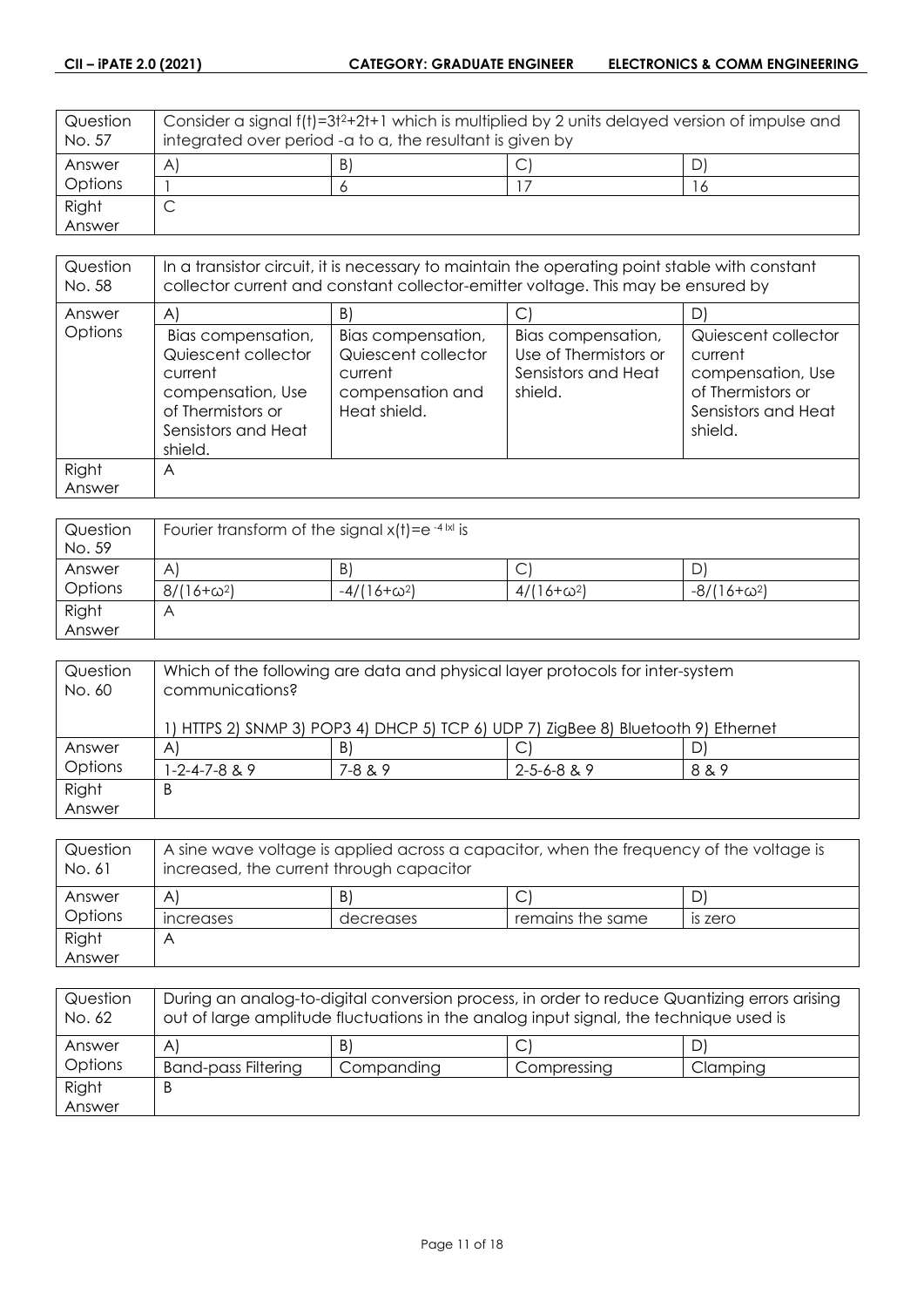| Question<br>No. 63 | An ideal amplifier that does not add any Noise to the amplified output signal has a Noise<br>Figure (NF) of: |    |      |        |
|--------------------|--------------------------------------------------------------------------------------------------------------|----|------|--------|
| Answer             | $\mathsf{A}$                                                                                                 | B. |      |        |
| <b>Options</b>     | $0$ dB                                                                                                       | dB | 3 dB | $6$ dB |
| Right              | Α                                                                                                            |    |      |        |
| Answer             |                                                                                                              |    |      |        |

| Question | For a series RLC circuit driven by an AC source, which of the following is/are true when |                                                                                               |              |             |
|----------|------------------------------------------------------------------------------------------|-----------------------------------------------------------------------------------------------|--------------|-------------|
| No. 64   | resonance occurs?                                                                        |                                                                                               |              |             |
|          | 1) Inductive reactance and Capacitive reactance cancel each other out.                   |                                                                                               |              |             |
|          | 2) The frequency of resonance solely depends on the values of the inductance and         |                                                                                               |              |             |
|          | capacitance in the circuit.                                                              |                                                                                               |              |             |
|          |                                                                                          | 3) The Quality factor Q of a RF coil gives the ratio of its bandwidth and its resonant        |              |             |
|          | frequency.                                                                               |                                                                                               |              |             |
|          |                                                                                          | 4) Q gives the ratio of the Energy stored in the circuit divided by the energy dissipated per |              |             |
|          | cycle.                                                                                   |                                                                                               |              |             |
|          |                                                                                          | 5) The total stored energy in the circuit does not change with time in a resonant circuit.    |              |             |
|          |                                                                                          | 6) The external circuit does not supply any energy to the inductance or the capacitance in    |              |             |
|          | the resonant circuit.                                                                    |                                                                                               |              |             |
|          |                                                                                          |                                                                                               |              |             |
| Answer   | A)                                                                                       | B)                                                                                            | $\mathsf{C}$ | D)          |
| Options  | 1, 2, 3 and 4                                                                            | 1, 3 and 4                                                                                    | All except 5 | All the Six |
| Right    | D                                                                                        |                                                                                               |              |             |
| Answer   |                                                                                          |                                                                                               |              |             |

| Question<br>No. 65 | The application comparison between FPGA and DSP are                                      |                                                                                           |                                                                                               |                                                                                               |
|--------------------|------------------------------------------------------------------------------------------|-------------------------------------------------------------------------------------------|-----------------------------------------------------------------------------------------------|-----------------------------------------------------------------------------------------------|
| Answer             | $\mathsf{A}$                                                                             | B)                                                                                        |                                                                                               | D                                                                                             |
| Options            | DSP consumes more<br>Power and can<br>handle higher nos.<br>of Instruction per<br>second | FPGA consumes<br>more Power and<br>can handle higher<br>nos. of Instruction<br>per second | DSP consumes more<br>Power and FPGA<br>can handle higher<br>nos. of Instruction<br>per second | FPGA consumes<br>more Power and DSP<br>can handle higher<br>nos. of Instruction<br>per second |
| Right<br>Answer    | B                                                                                        |                                                                                           |                                                                                               |                                                                                               |

| Question<br>No. 66 | The reliability of a semiconductor component in an application finally depends on |                          |                  |                    |
|--------------------|-----------------------------------------------------------------------------------|--------------------------|------------------|--------------------|
| Answer             | A                                                                                 | B)                       | С                |                    |
| Options            | <b>Operating Current</b>                                                          | <b>Operating Voltage</b> | Junction         | Operating range of |
|                    |                                                                                   |                          | temperature rise | temperature        |
| Right              | C                                                                                 |                          |                  |                    |
| Answer             |                                                                                   |                          |                  |                    |

| Question<br>No. 67 | A passive 2-port network is in a steady-state. Compared to its input, the steady state output<br>can never offer |                       |               |                   |
|--------------------|------------------------------------------------------------------------------------------------------------------|-----------------------|---------------|-------------------|
| Answer<br>Options  | $\mathsf{A}$<br>higher voltage                                                                                   | B'<br>lower impedance | greater power | better regulation |
| Right<br>Answer    | ◡                                                                                                                |                       |               |                   |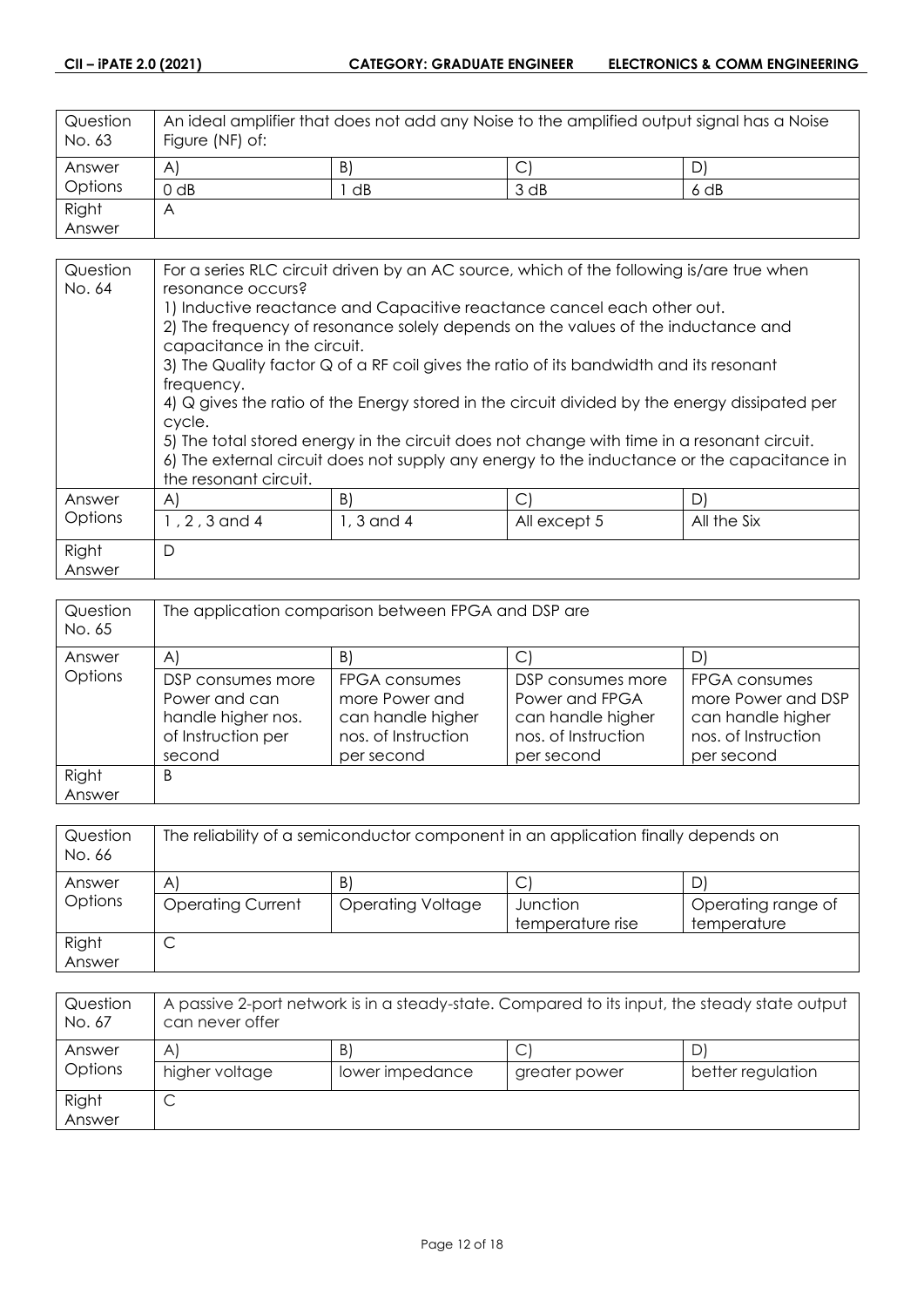| Question | The CSMA/CD protocol used in |                 |                   |               |
|----------|------------------------------|-----------------|-------------------|---------------|
| No. 68   |                              |                 |                   |               |
| Answer   | $\mathsf{A}^{\cdot}$         | $\vert B \vert$ | C                 | D.            |
| Options  | <b>Physical Layer</b>        | Data Link Layer | Physical and Data | Network Layer |
|          |                              |                 | Link Layer        |               |
| Right    | ٮ                            |                 |                   |               |
| Answer   |                              |                 |                   |               |

| Question | As basic rules for design using RTOS, which of the following Statements is Not True?             |                                                               |                                                                                        |         |
|----------|--------------------------------------------------------------------------------------------------|---------------------------------------------------------------|----------------------------------------------------------------------------------------|---------|
| No. 69   | 1) The ISR should only post (send) messages for RTOS and task parameters to RTOS.                |                                                               |                                                                                        |         |
|          |                                                                                                  | 2) ISR may use mutex locks or pending functions for the IPCs. |                                                                                        |         |
|          | 3) ISR codes may wait for actions by RTOS and tasks.                                             |                                                               |                                                                                        |         |
|          | 4) RTOS provides for nesting of interrupts with due regard to the priority of the interrupts and |                                                               |                                                                                        |         |
|          | the masks.                                                                                       |                                                               |                                                                                        |         |
|          |                                                                                                  |                                                               | 5) A task can wait and take messages for inter-process communication and post messages |         |
|          | using system calls.                                                                              |                                                               |                                                                                        |         |
|          |                                                                                                  | 6) A task may directly call another task or ISR.              |                                                                                        |         |
| Answer   | $\mathsf{A}$                                                                                     | B)                                                            | C.                                                                                     | D       |
| Options  | and 2                                                                                            | 3 and 6                                                       | 2, 3 and 6                                                                             | 5 and 6 |
| Right    | C                                                                                                |                                                               |                                                                                        |         |
| Answer   |                                                                                                  |                                                               |                                                                                        |         |

| Question<br>No. 70 | The relation between Sensitivity, Resolution and Accuracy of a meter |                                                                        |                                                                        |              |
|--------------------|----------------------------------------------------------------------|------------------------------------------------------------------------|------------------------------------------------------------------------|--------------|
| Answer             | A                                                                    | B'                                                                     |                                                                        |              |
| Options            | All are different                                                    | Sensitivity and<br>Resolution are same<br>but Accuracy is<br>different | Sensitivity and<br>Accuracy are same<br>but Resolution is<br>different | All are same |
| Right<br>Answer    | Α                                                                    |                                                                        |                                                                        |              |

| Question<br>No. 71 | What is the major factor for determining, whether a medium is free space, lossless<br>dielectric, lossy dielectric or good conductor |                         |              |                            |
|--------------------|--------------------------------------------------------------------------------------------------------------------------------------|-------------------------|--------------|----------------------------|
| Answer             | $\forall$                                                                                                                            | B                       |              |                            |
| Options            | Reflection<br>coefficient                                                                                                            | Attenuation<br>constant | Loss tangent | Constitutive<br>parameters |
| Right<br>Answer    | ◡                                                                                                                                    |                         |              |                            |

| Question<br>No. 72 | Protection of fully populated PCB from high humidity is done by |            |                     |               |
|--------------------|-----------------------------------------------------------------|------------|---------------------|---------------|
| Answer             | A                                                               | B)         | С                   |               |
| Options            | <b>Conformal Coating</b>                                        | Air drying | Water tight Sealing | None of these |
| Right              | Η                                                               |            |                     |               |
| Answer             |                                                                 |            |                     |               |

| Question<br>No. 73 | An integration of any vector around closed path is always equal to the integration of the<br>curl of that vector throughout the surface enclosed by that path. The above statement is<br>known as |                 |                   |                                     |
|--------------------|---------------------------------------------------------------------------------------------------------------------------------------------------------------------------------------------------|-----------------|-------------------|-------------------------------------|
| Answer             | $\mathsf{A}$                                                                                                                                                                                      | $\mathsf{B}$    |                   |                                     |
| Options            | Ampere's law                                                                                                                                                                                      | Stoke's theorem | Biot-Savart's law | Physical<br>interpretations of curl |
| Right              | B                                                                                                                                                                                                 |                 |                   |                                     |
| Answer             |                                                                                                                                                                                                   |                 |                   |                                     |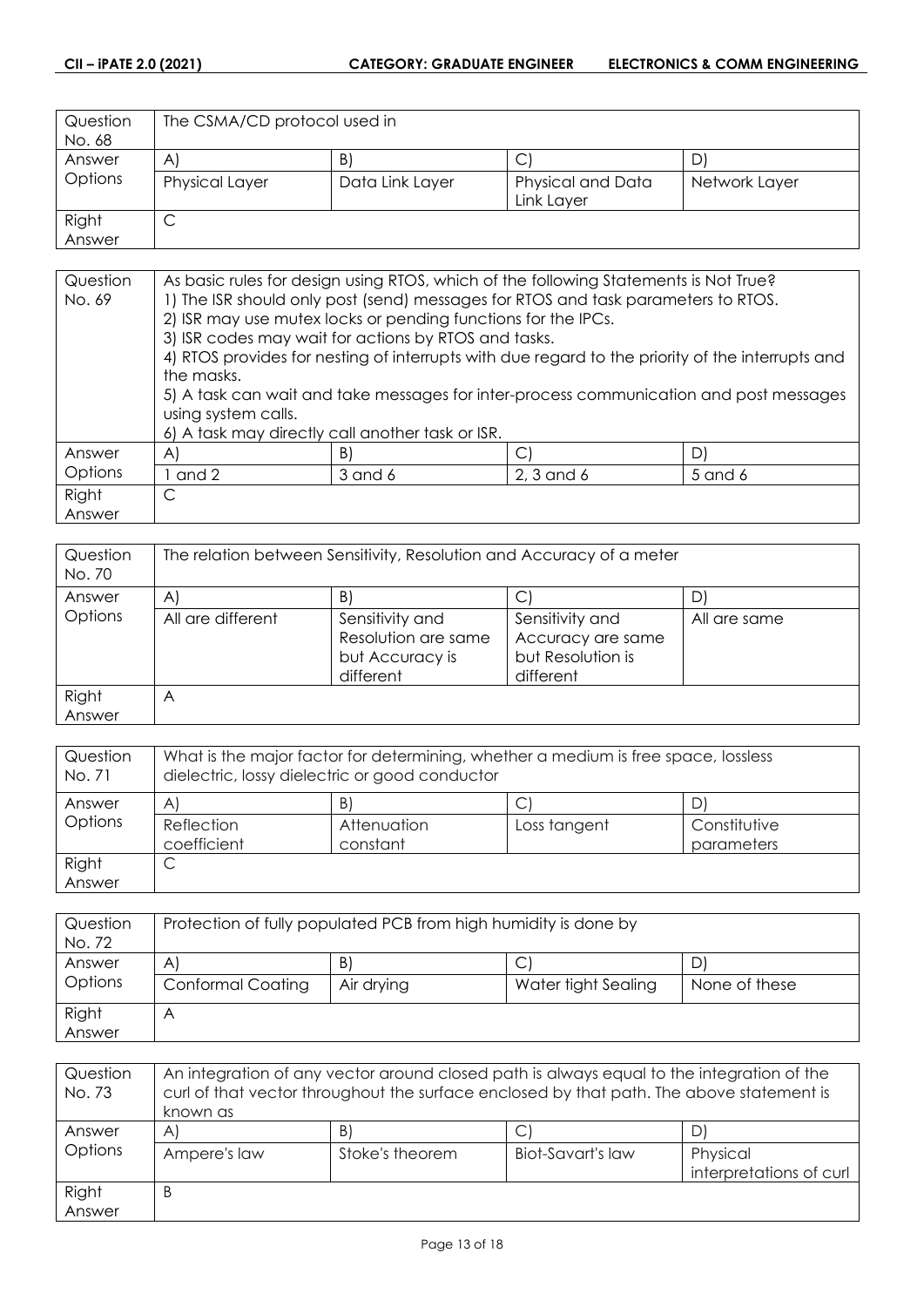| Question<br>No. 74 | The stability of frequency with respect to life and temperature of a Quartz Crystal is |                   |                    |                     |
|--------------------|----------------------------------------------------------------------------------------|-------------------|--------------------|---------------------|
| Answer             | $\mathsf{A}^{\mathsf{r}}$                                                              | B)                | C                  | D                   |
| Options            | Better with High                                                                       | Better with Low   | Does not depend on | Depends on          |
|                    | value of Q factor                                                                      | value of Q factor | Q factor           | associated circuits |
| Right              | Α                                                                                      |                   |                    |                     |
| Answer             |                                                                                        |                   |                    |                     |

| Question<br>No. 75 | The highest Priority interrupt for 8085 microprocessor is |               |             |               |
|--------------------|-----------------------------------------------------------|---------------|-------------|---------------|
| Answer             | A                                                         | B             | ◡           |               |
| Options            | <b>TRAP</b>                                               | <b>RST7,5</b> | <b>INTR</b> | <b>RST5.5</b> |
| Right              | A                                                         |               |             |               |
| Answer             |                                                           |               |             |               |

| Question<br>No. 76 | For half wave rectifier with capacitor input filter what will be the maximum voltage that will<br>appear across the diode of an input AC of 10V? |     |     |     |
|--------------------|--------------------------------------------------------------------------------------------------------------------------------------------------|-----|-----|-----|
| Answer             | A                                                                                                                                                | B   |     | D   |
| Options            | 10V                                                                                                                                              | 14V | 28V | .5V |
| Right              |                                                                                                                                                  |     |     |     |
| Answer             |                                                                                                                                                  |     |     |     |

| Question<br>No. 77 | The open loop transfer function of a unity gain feedback control system is given by<br>$G(s)=K/(s+1)(s+2)$ The gain margin of the system in Db is given by |   |    |          |
|--------------------|------------------------------------------------------------------------------------------------------------------------------------------------------------|---|----|----------|
| Answer             | A                                                                                                                                                          | B |    |          |
| Options            | zero                                                                                                                                                       |   | 20 | infinity |
| Right              | D                                                                                                                                                          |   |    |          |
| Answer             |                                                                                                                                                            |   |    |          |

| Question<br>No. 78 | In a Yagi construction Antenna, the Reflector and Director size with respect to Driven<br>(Dipole) element are |                   |                    |                    |
|--------------------|----------------------------------------------------------------------------------------------------------------|-------------------|--------------------|--------------------|
| Answer             | A                                                                                                              | B)                | C                  |                    |
| Options            | Director > Driven                                                                                              | Director = Driven | Reflector > Driven | Reflector = Driven |
|                    | Element                                                                                                        | Element           | Element            | Element            |
| Right              | С                                                                                                              |                   |                    |                    |
| Answer             |                                                                                                                |                   |                    |                    |

| Question<br>No. 79 | In a Feedback loop control system, there are two characteristics<br>Total Phase Lag around the loop<br>a)<br>Loop Gain<br>b) |                                                      |                                                        |                                                           |
|--------------------|------------------------------------------------------------------------------------------------------------------------------|------------------------------------------------------|--------------------------------------------------------|-----------------------------------------------------------|
|                    | Instability occurs in Feedback loop due to                                                                                   |                                                      |                                                        |                                                           |
| Answer             | A                                                                                                                            | B.                                                   | С                                                      |                                                           |
| Options            | a) Total Phase Lag $=$<br>0 deg<br>Low Loop Gain<br>bl                                                                       | a) Total Phase Lag<br>$= 0$ deg<br>b) High Loop Gain | a) Total Phase Lag<br>$>=$ 180 deg<br>b) Low Loop Gain | $a)$ Total Phase Lag $>=$<br>180 deg<br>b) High Loop Gain |
| Right<br>Answer    | D                                                                                                                            |                                                      |                                                        |                                                           |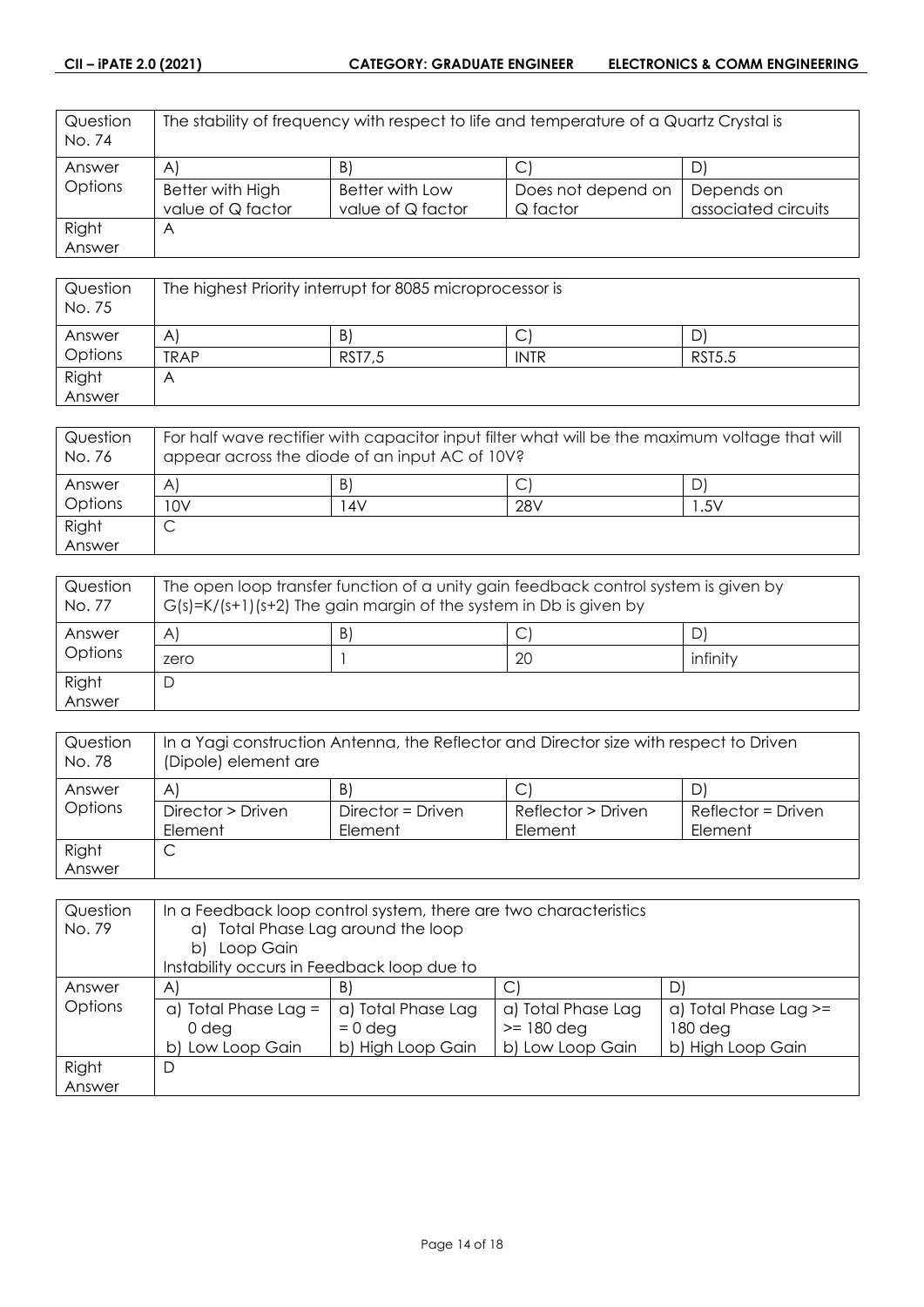| Question<br>No. 80 | There are two methods of display of an object on a screen. Raster and Stroke Display. The<br>picture characteristics of each are |                                                                         |                                                                        |                                                                      |
|--------------------|----------------------------------------------------------------------------------------------------------------------------------|-------------------------------------------------------------------------|------------------------------------------------------------------------|----------------------------------------------------------------------|
| Answer             | $\mathsf{A}$                                                                                                                     | B)                                                                      |                                                                        | D)                                                                   |
| Options            | a) Raster: - High<br>resolution<br>b) Raster: - Many<br>colours can be<br>produced                                               | a) Stroke – High<br>Resolution<br>b) Stroke – it draws in<br>wire frame | a) Stroke – Low<br>Resolution<br>b) Stroke – it draws in<br>wire frame | Raster – High<br>Resolution<br>b) Stroke – it draws in<br>wire frame |
| Right<br>Answer    | B                                                                                                                                |                                                                         |                                                                        |                                                                      |

| Question<br>No. 81 |                                                                                                                                                                       | The backlighting technique for LCD, LED and OLED monitors are as follows                                                                                                 |                                                                                                                                                               |                                                                                                                                                                            |
|--------------------|-----------------------------------------------------------------------------------------------------------------------------------------------------------------------|--------------------------------------------------------------------------------------------------------------------------------------------------------------------------|---------------------------------------------------------------------------------------------------------------------------------------------------------------|----------------------------------------------------------------------------------------------------------------------------------------------------------------------------|
| Answer             | $\mathsf{A}$                                                                                                                                                          | B)                                                                                                                                                                       | $\mathsf{C}$                                                                                                                                                  | D)                                                                                                                                                                         |
| Options            | a) LCD monitor has<br><b>Fluorescent Back</b><br>Lighting layer<br>b) LED monitor has<br>LED Backlighting<br>layer.<br>c)OLED monitor has<br><b>OLED Backlighting</b> | a) LCD monitor has<br><b>Fluorescent Back</b><br>Lighting layer.<br>b) LED monitor has<br>no Backlighting<br>layer.<br>c)OLED monitor has<br>OLED Back Lighting<br>layer | a) LCD monitor has<br>no Back-Lighting<br>layer.<br>b) LED has LED<br><b>Back Lighting layer.</b><br>c) OLED monitor<br>has OLED<br><b>Backlighting layer</b> | a) LCD monitor has<br><b>Fluorescent Back</b><br>Lighting<br>b) LED monitor has<br>LED Backlighting<br>layer.<br>c) OLED monitor has<br>no separate Back<br>Lighting layer |
| Right<br>Answer    | D                                                                                                                                                                     |                                                                                                                                                                          |                                                                                                                                                               |                                                                                                                                                                            |

| Question<br>No. 82 | Transmitting an unmodulated voice signal have following disadvantages: |                                                                       |                                                                      |                                                                        |
|--------------------|------------------------------------------------------------------------|-----------------------------------------------------------------------|----------------------------------------------------------------------|------------------------------------------------------------------------|
| Answer             | $\mathsf{A}$                                                           | B)                                                                    | С                                                                    |                                                                        |
| Options            | a) Size of Antenna<br>too big.<br>b) Very low power<br>transmission    | a) Size of Antenna<br>too small.<br>b) Very low power<br>transmission | a) Size of Antenna<br>too big.<br>b) Very high-power<br>transmission | a) Size of Antenna<br>too small.<br>b) Very high-power<br>transmission |
| Right<br>Answer    | Α                                                                      |                                                                       |                                                                      |                                                                        |

| Question<br>No. 83 | In an Amplitude modulation with Modulating Signal 30 $sin(2\pi 1000t)$ and the Carrier Signal is<br>$60 \sin(2\pi 10000t)$ . The modulated signal frequency response will have |                                                                                                                                    |                                                                                                                                |                                                                                                                                    |
|--------------------|--------------------------------------------------------------------------------------------------------------------------------------------------------------------------------|------------------------------------------------------------------------------------------------------------------------------------|--------------------------------------------------------------------------------------------------------------------------------|------------------------------------------------------------------------------------------------------------------------------------|
| Answer             | $\mathsf{A}$                                                                                                                                                                   | B)                                                                                                                                 | $\vert$ C                                                                                                                      | D)                                                                                                                                 |
| Options            | a) Upper Side band<br>-Frequency $=11$ KHz<br>-Amplitude = $120$<br>b) Lower Side Band<br>-Frequency = $9KHz$<br>-Amplitude = $120$                                            | a) Upper Side band<br>-Frequency = $11KHz$<br>-Amplitude = $15$<br>b) Lower Side Band<br>- Frequency = $9KHz$<br>-Amplitude = $15$ | a) Upper Side Band<br>-Frequency= 9KHz<br>-Amplitude = $30$<br>b) Lower Side Band<br>-Frequency = $11KHz$<br>-Amplitude = $30$ | a) Upper Side<br>band<br>-Frequency= 10KHz<br>-Amplitude = $30$<br>b) Lower Side Band<br>-Frequency $= 10KHz$<br>-Amplitude = $30$ |
| Right              | B                                                                                                                                                                              |                                                                                                                                    |                                                                                                                                |                                                                                                                                    |
| Answer             |                                                                                                                                                                                |                                                                                                                                    |                                                                                                                                |                                                                                                                                    |

| Question<br>No. 84 | Which is a Current-sensitive device? |               |             |     |
|--------------------|--------------------------------------|---------------|-------------|-----|
| Answer             | A                                    | B             | ◡           |     |
| Options            | Op-Amp                               | <b>MOSFET</b> | <b>IGBT</b> | BJT |
| Right              | D                                    |               |             |     |
| Answer             |                                      |               |             |     |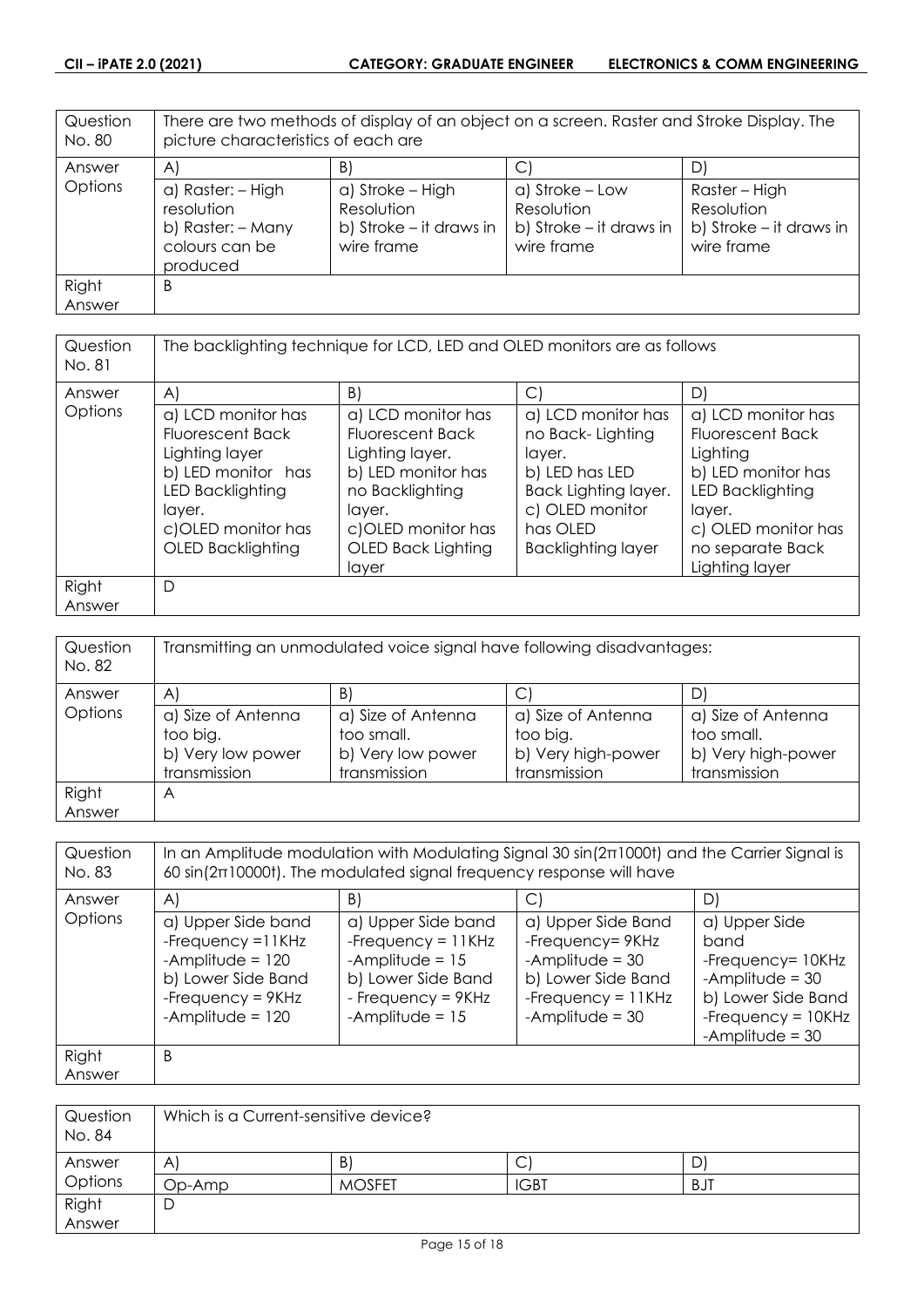| Question<br>No. 85 | Inside a hollow conducting sphere |                                           |                                                                                            |                                                                             |
|--------------------|-----------------------------------|-------------------------------------------|--------------------------------------------------------------------------------------------|-----------------------------------------------------------------------------|
| Answer             | $\mathsf{A}$                      | B)                                        |                                                                                            | D                                                                           |
| Options            | electric field is zero            | electric field is a<br>non-zero consonant | electric field<br>changes with the<br>magnitude of the<br>charge given to the<br>conductor | electric field<br>changes with<br>distance from the<br>centre of the sphere |
| Right<br>Answer    | A                                 |                                           |                                                                                            |                                                                             |

| Question<br>No. 86 | A parallel resonant circuit has a resistance of 2k ohm and half power frequencies of 80 KHz<br>and 90KHz. The quality factor is |   |    |           |
|--------------------|---------------------------------------------------------------------------------------------------------------------------------|---|----|-----------|
| Answer             | A                                                                                                                               | B |    | D         |
| Options            | 8.5                                                                                                                             |   | 48 | <b>20</b> |
| Right              | A                                                                                                                               |   |    |           |
| Answer             |                                                                                                                                 |   |    |           |

| Question<br>No. 87 | The RMS value of the voltage $u(t) = 3 + 4cos(3t)$ is |    |   |                   |  |
|--------------------|-------------------------------------------------------|----|---|-------------------|--|
| Answer             | A                                                     | B' | ◡ |                   |  |
| Options            | 7 <sub>1</sub>                                        |    |   | $(3+2\sqrt{2})$ V |  |
| Right              | $\forall$                                             |    |   |                   |  |
| Answer             |                                                       |    |   |                   |  |

| Question<br>No. 88 | A monopole consists of |                                          |                                             |                                          |  |
|--------------------|------------------------|------------------------------------------|---------------------------------------------|------------------------------------------|--|
| Answer             | $\mathsf{A}$           | B                                        | С                                           | D                                        |  |
| Options            | a single charge        | Two positive and two<br>negative charges | Two positive and<br>one negative<br>charges | one positive and two<br>negative charges |  |
| Right<br>Answer    | Α                      |                                          |                                             |                                          |  |

| Question<br>No. 89 | In a uniform electric field, field lines and equipotential |                 |                 |                |
|--------------------|------------------------------------------------------------|-----------------|-----------------|----------------|
| Answer             | $\mathsf{A}$                                               | B.              | C               |                |
| Options            | are parallel to one                                        | intersect at 45 | intersect at 30 | are orthogonal |
|                    | another                                                    | degree          | degree          |                |
| Right              | D                                                          |                 |                 |                |
| Answer             |                                                            |                 |                 |                |

| Question<br>No. 90 | Which one is most appropriate dynamic system out of the following |                    |                  |                            |
|--------------------|-------------------------------------------------------------------|--------------------|------------------|----------------------------|
| Answer<br>Options  | A<br>$y(n)=y(n-1)+y(n+1)$                                         | B<br>$y(n)=y(n-1)$ | С<br>$y(n)=y(n)$ | D<br>$y(n)+y(n+1)+y(n+3)=$ |
| Right<br>Answer    | Α                                                                 |                    |                  |                            |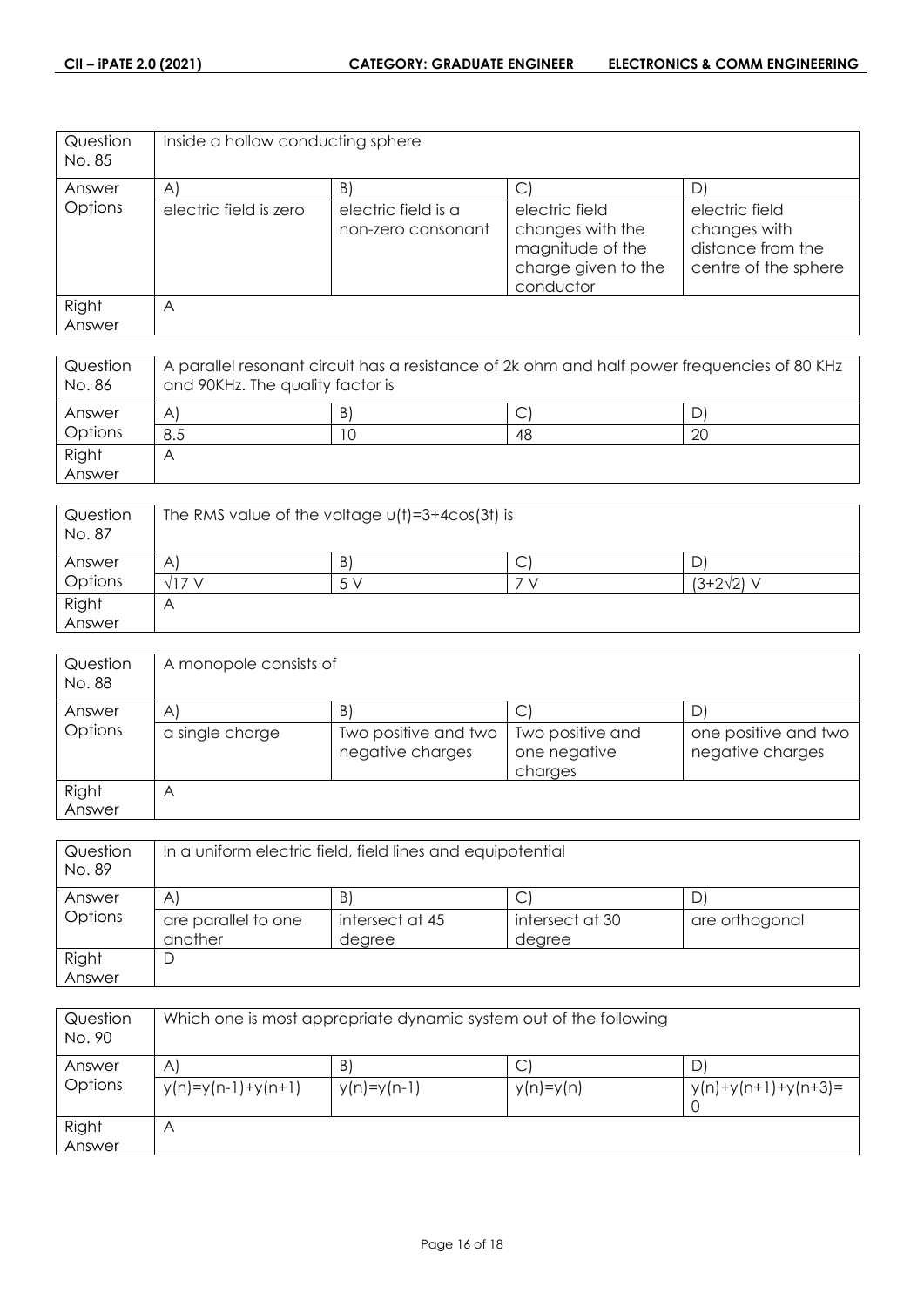| Question<br>No. 91 | An LTI system is completely characterized by its |                       |                    |                  |
|--------------------|--------------------------------------------------|-----------------------|--------------------|------------------|
| Answer             | $\mathsf{A}$                                     | B.                    | U                  |                  |
| Options            | unit impulse                                     | time shifted impulses | unit step response | response to any  |
|                    | response                                         |                       |                    | signal (bounded) |
| Right              | Α                                                |                       |                    |                  |
| Answer             |                                                  |                       |                    |                  |

| Question<br>No. 92 | Which type of signal is ramp signal? |              |                                 |                                    |  |
|--------------------|--------------------------------------|--------------|---------------------------------|------------------------------------|--|
| Answer             | A                                    | B)           |                                 |                                    |  |
| Options            | energy signal                        | power signal | both energy and<br>power signal | neither energy nor<br>power signal |  |
| Right<br>Answer    | D                                    |              |                                 |                                    |  |

| Question | For a particular signal, average power in its six harmonic components as 10mW each and           |    |  |   |
|----------|--------------------------------------------------------------------------------------------------|----|--|---|
| No. 93   | fundamental component also has 10mV power. Then, average power in the periodic signal<br>will be |    |  |   |
| Answer   | $\mathsf{A}$                                                                                     | B) |  | D |
| Options  | 70                                                                                               | 60 |  |   |
| Right    | B                                                                                                |    |  |   |
| Answer   |                                                                                                  |    |  |   |

| Question<br>No. 94 | A linear second order system with the transfer function: $G(s)=49/s^2+8s+49$ is initially at rest<br>and is subject of the system will exhibit a peak overshoot of |    |       |      |
|--------------------|--------------------------------------------------------------------------------------------------------------------------------------------------------------------|----|-------|------|
| Answer             | A                                                                                                                                                                  | B  |       |      |
| Options            | 6%                                                                                                                                                                 | 9% | $2\%$ | zero |
| Right              |                                                                                                                                                                    |    |       |      |
| Answer             |                                                                                                                                                                    |    |       |      |

| Question<br>No. 95 | The feedback system with characteristic equation $s4+20ks3+5s2+10s+15=0$ |                                   |                    |                                |
|--------------------|--------------------------------------------------------------------------|-----------------------------------|--------------------|--------------------------------|
| Answer             | A                                                                        | B                                 |                    | D.                             |
| Options            | stable for all values<br>of k                                            | stable for positive<br>value of k | stable for a>k>7.0 | unstable for any<br>value of k |
| Right              | D                                                                        |                                   |                    |                                |
| Answer             |                                                                          |                                   |                    |                                |

| Question<br>No. 96 | If the system has multiple poles on the Y-axis, the system is |          |                   |                      |
|--------------------|---------------------------------------------------------------|----------|-------------------|----------------------|
| Answer             | A                                                             | B        |                   |                      |
| Options            | stable                                                        | unstable | marginally stable | conditionally stable |
| Right              | B                                                             |          |                   |                      |
| Answer             |                                                               |          |                   |                      |

| Question<br>No. 97 | A lead compensator is a |                  |                  |                  |
|--------------------|-------------------------|------------------|------------------|------------------|
| Answer             | A                       | B                | ◡                |                  |
| Options            | low pass filter         | high pass filter | band pass filter | band stop filter |
| Right              | B                       |                  |                  |                  |
| Answer             |                         |                  |                  |                  |